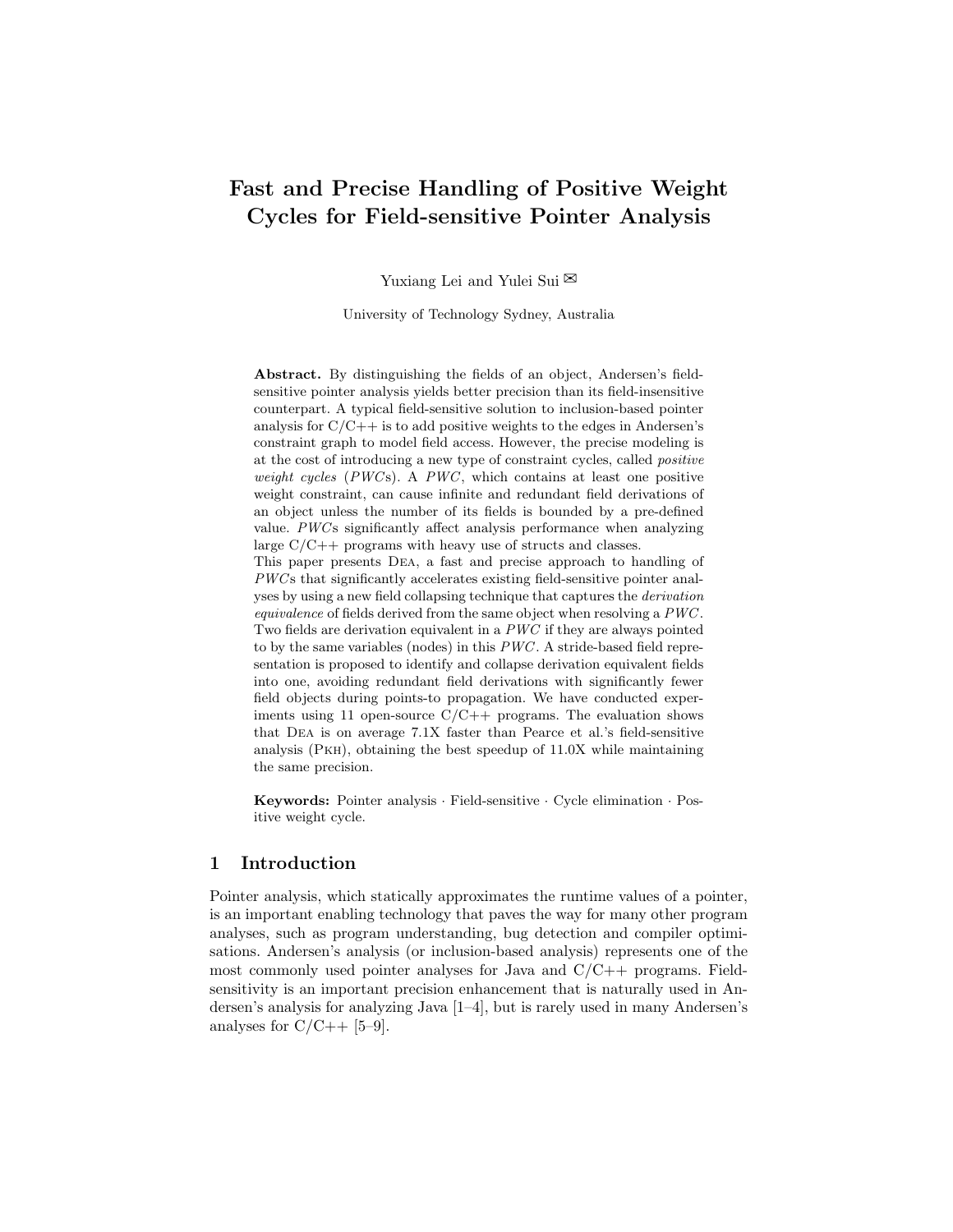

Fig. 1: A positive weight cycle example in Pearce's field-sensitive analysis.

Developing field-sensitive analysis for  $C/C++$  is much harder than that for Java. The key difficulty, as also mentioned in [10, 11], is that the address of a field can be taken in  $C/C++$  (via an *address-of-field* instruction  $q = \&p \rightarrow f$ ), whereas Java does not permit taking the address of a field. Accessing the value of a field in Java is through the load/store instruction associated with an extra field specifier in Java's bytecode given its strongly-typed language feature. However, in the  $C/C++$  intermediate representation (e.g., LLVM IR), a load/store only accepts a single pointer operand without a field specifier even for the reading/writing values of a field. The address taken by the pointer operand needs to be computed by the analysis itself to identify which field of an object the load/store may access.

To simplify the complicated field-sensitivity in  $C/C++$ , the majority of the works on Andersen's analysis are field-insensitive (i.e., accessing a field of an object is treated as accessing the entire object). One representative field-sensitive analysis proposed by Pearce et al. [10] offers a field-index-based object modeling, which distinguishes the fields of an object by their unique indices (with nested structs expanded), yielding better precision than field-insensitive analysis [10, 11]. The approach extends Andersen's inclusion constraints [12] to differentiate an *address-of-field* instruction  $q = \&p \rightarrow f_i$  from a simple *copy* instruction  $q = p$ by adding a positive weight i to the field-insensitive constraint  $p \subseteq q$  to obtain the field-sensitive one  $p+i\subseteq q$ , indicating that q points to i-th field of an object o that p points to. In contrast, field-insensitive analysis imprecisely assumes that p and q both point to object o based on the non-weighted constraint  $p \subseteq q$ .

The field-sensitive points-to relations are resolved by computing the dynamic transitive closure on top of the extended Andersen's constraint graph, where each node represents a variable and each edge denotes an inclusion constraint between two variables. One key challenge for field-sensitive analysis is to detect and resolve a new type of cycles, called positive weight cycles (PWCs) on the constraint graph. A PWC is a cycle containing at least one positive weighted constraint edge. A PWC differs from a normal constraint cycle (or non-PWC containing only copy constraints) in two fundamental ways: (1) the points-to sets of variables in a non-PWC are identical after constraint resolution, but the points-to sets of variables in a  $PWC$  can be different, and (2) computing the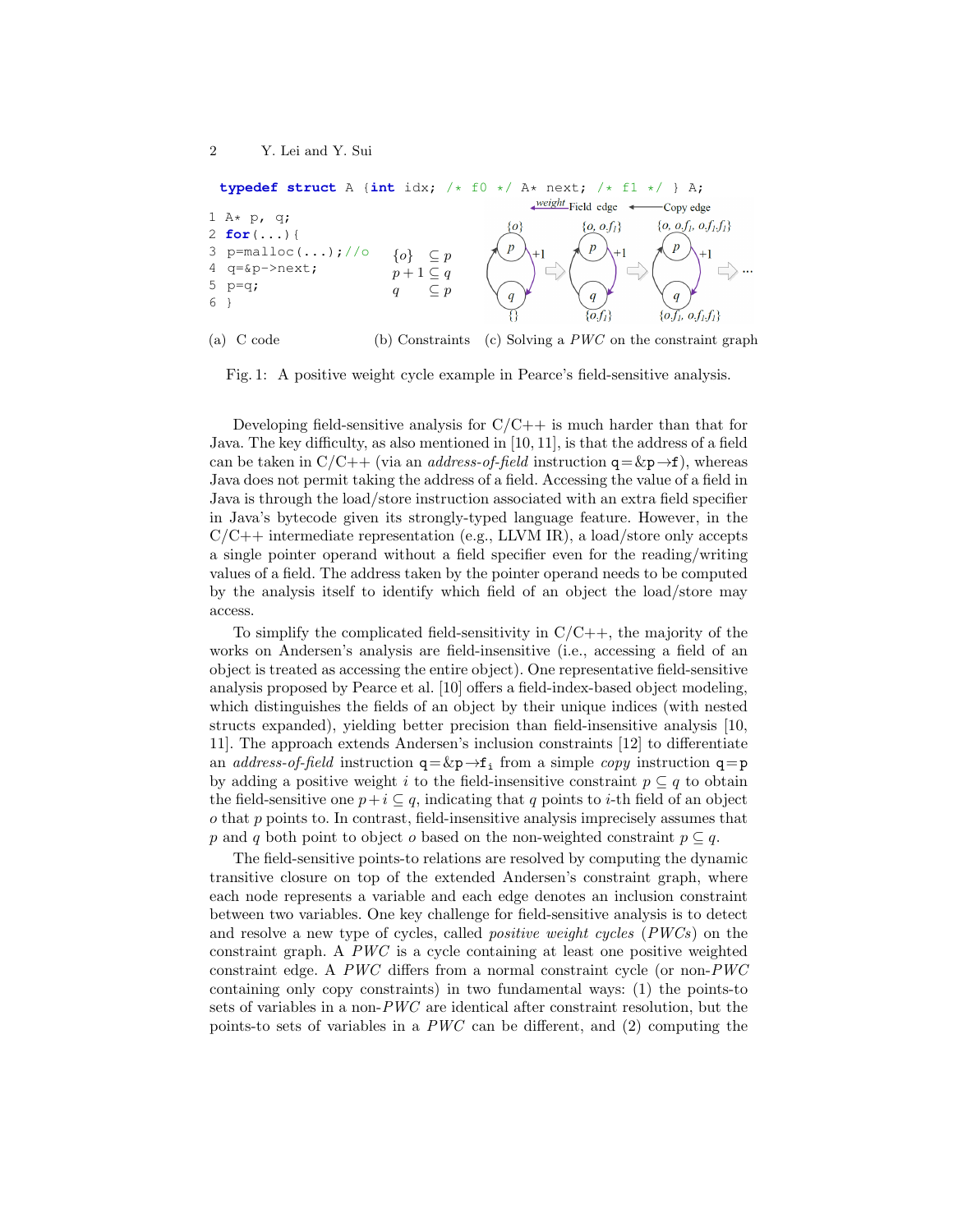transitive closure of a non-PWC terminates once a fixed-point is reached, but a PWC can cause infinite derivations unless a maximum number of fields of each object is specified.

Figure 1 gives an example from [10, §4.1] to illustrate a PWC that incurs infinite derivations during constraint resolution. Figure 1(b) gives the constraints transformed from the code via Pearce et al.'s modeling [10]. Figure 1(c) shows its corresponding constraint graph with a PWC containing a positive weighted edge from p to q  $(p+1 \subseteq q)$  and a simple copy edge from q back to p  $(q \subseteq p)$ . An abstract object  $o$  allocated at line 3 is initially added to  $p$ 's points-to set. Note that the object is modeled per allocation site (e.g., malloc) in Andersen's analysis. The constraint  $p+1 \subseteq q$  derives a new field object given each object that p points to. The new object is then propagated back to p via  $q \subseteq p$  for a new round of field derivation due to this PWC , resulting in infinitely deriving fields  $o.f_1, o.f_1.f_1, \dots$  from the base object  $o.$ 

To avoid infinite derivations, Pearce et al. [10] set a maximum number of fields for each object to ensure that field access via an index is always within the scope of an object. For a stack and global object, its number of fields can be statically determined based on its declared types. However, a dynamically allocated heap object may have an unknown number of fields and is thus assumed to have as many as the largest struct in the program, causing redundant derivations.

To accelerate the constraint resolution, cycle elimination is a commonly used technique that merges nodes within a cycle into one node if the point-to sets of the nodes in this cycle are identical. However, the existing cycle elimination approaches [13, 14, 5, 6] in field-insensitive analysis can not be directly applied to solve  $PWC$ s in field-sensitive analysis. Unlike nodes in a non- $PWC$ , nodes in a PWC may not have identical points-to sets, thus collapsing all nodes in a PWC leads to precision loss. Collapsing only non-PWC s following previous algorithms cannot solve the infinite derivation problem in field-sensitive analysis.

This paper presents DEA, a fast and precise approach to handling of  $PWC$ s in field-sensitive Andersen's analysis. Rather than cycle elimination, we present a field collapsing technique to solve *PWC*s by capturing *derivation equivalence*. Two fields derived from the same object are derivation equivalent when solving a PWC if these fields are always pointed to by the same variables (nodes) in this  $PWC$ . A new stride-based field representation (SFR) is proposed to identify and collapse derivation equivalent fields when field-sensitive constraints.

Our handling of  $PWC$  significantly boosts the performance of existing fieldsensitive analysis (e.g., [10] proposed by Pearce et al.), while achieving the same precision. By capturing derivation equivalence, Dea avoids redundant field derivations with greatly reduced overhead during points-to propagation, making constraint solving converge more quickly. Our precision-preserving handling of  $PWC$  s can be easily integrated into existing Andersen's field-sensitive analyses, and is also complementary to the state-of-the-art cycle elimination methods for non- $PWC$  s. Our evaluation shows that DEA on average achieves a speed up of 7.1X over Pkh equipped with a recent cycle elimination technique, wave propagation [6] for analyzing 11 open-source large-scale  $C/C++$  programs.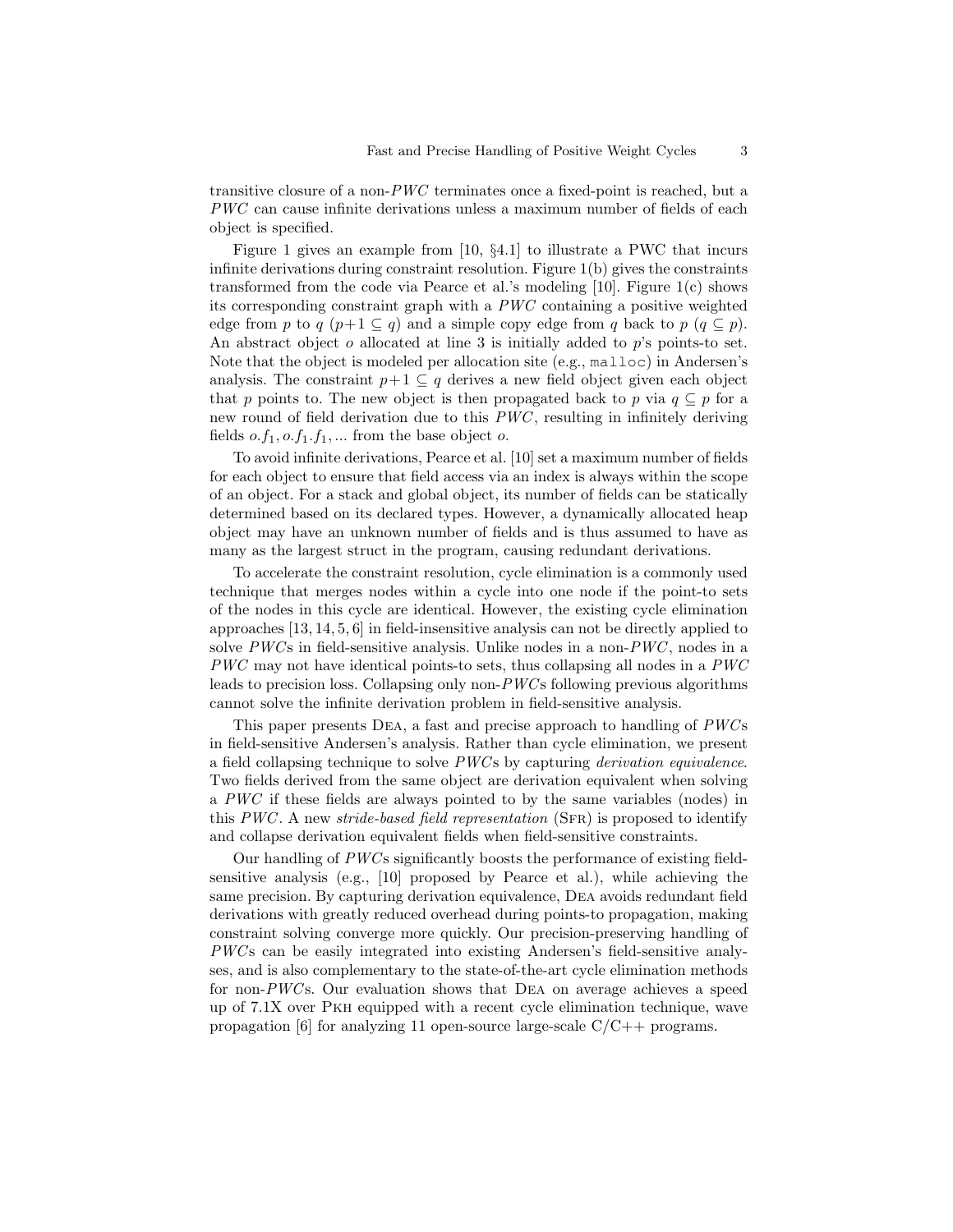|                                                                 | Analysis Domains                                                                 | Instruction Constraint Type                                                                   |                                       |        |
|-----------------------------------------------------------------|----------------------------------------------------------------------------------|-----------------------------------------------------------------------------------------------|---------------------------------------|--------|
| $i, j, w \in \mathbb{Z}$                                        | Integer constants                                                                | $p = \&o$                                                                                     | $p \xleftarrow{\text{AddrOf}} o$      | AddrOf |
| $\in \mathcal{O}$<br>$\Omega$<br>$o.f_i \in \mathcal{F}$        | Abstract objects<br>Abstract field objects                                       | $p = q$                                                                                       | $p \stackrel{Copy}{\longleftarrow} q$ | Copy   |
|                                                                 | $a, b, c \in \mathcal{A} = \mathcal{O} \cup \mathcal{F}$ Address-taken variables | $\mathtt{p} = \& \mathtt{q} {\rightarrow} \mathtt{f_i} \ \ p \xleftarrow{\mathsf{Field}_i} q$ |                                       | Field  |
| $p,q,r \in \mathcal{P}$                                         | Top-level variables                                                              | $p = *q$                                                                                      | $p \xleftarrow{\text{Load}}$          | Load   |
| $u, v \in \mathcal{V} = \mathcal{A} \cup \mathcal{P}$ Variables |                                                                                  | $\ast p = q$                                                                                  | $p \xleftarrow{\text{Store}}$         | Store  |

Table 1: Analysis domains, LLVM instructions, and constraint edges

The key contributions of this paper are:

- We present a fast and precise handling of positive weight cycles to significantly boost the existing field-sensitive Andersen's analysis by capturing derivation equivalence when solving  $PWCs$ .
- We propose a new stride-based field abstraction to identify and collapse a sequence of derivation equivalent fields.
- We have implemented Dea in LLVM-7.0.0 and evaluated using 11 real-world large  $C/C++$  programs. The results show that DEA on average is 7.1X faster than Pearce et al.'s field-sensitive analysis with the best speedup of 11.0X.

# 2 Background and Motivating Example

This section introduces the background of field-sensitive Andersen's analysis, including program representation, abstract object modeling and inference rules. We then give a motivating example to explain the key idea of derivation equivalence when resolving  $PWC_s$ .

## 2.1 Program Representation and Field-sensitive Analysis

We perform our pointer analysis on top of the LLVM-IR of a program, as in [15– 17, 11, 18]. The domains and the LLVM instructions relevant to field-sensitive pointer analysis are given in Table 1. The set of all variables  $V$  is separated into two subsets,  $\mathcal{A} = \mathcal{O} \cup \mathcal{F}$  which contains all possible abstract objects and their fields, i.e., *address-taken variables* of a pointer, and  $P$  which contains all top-level variables, including stack virtual registers (symbols starting with "%") and global variables (symbols starting with "@") which are explicit, i.e., directly accessed. Address-taken variables in A are implicit, i.e., accessed indirectly at LLVM's load or store instructions via top-level variables.

After the SSA conversion, a program is represented by five types of instructions:  $p = \&\circ$  (AddrOf),  $p = q$  (Copy),  $p = \&\circ q \rightarrow f_i$  (Field or Address-of-field)  $p = *q$  (Load) and  $*p = q$  (Store), where  $p, q \in \mathcal{P}$  and  $o \in \mathcal{O}$ . Top-level variables are put directly in SSA form, while address-taken variables are only accessed indirectly via Load or Store. For an AddrOf  $p = \& o$ , known as an *allocation site*, o is a stack or global variable with its address taken or a dynamically created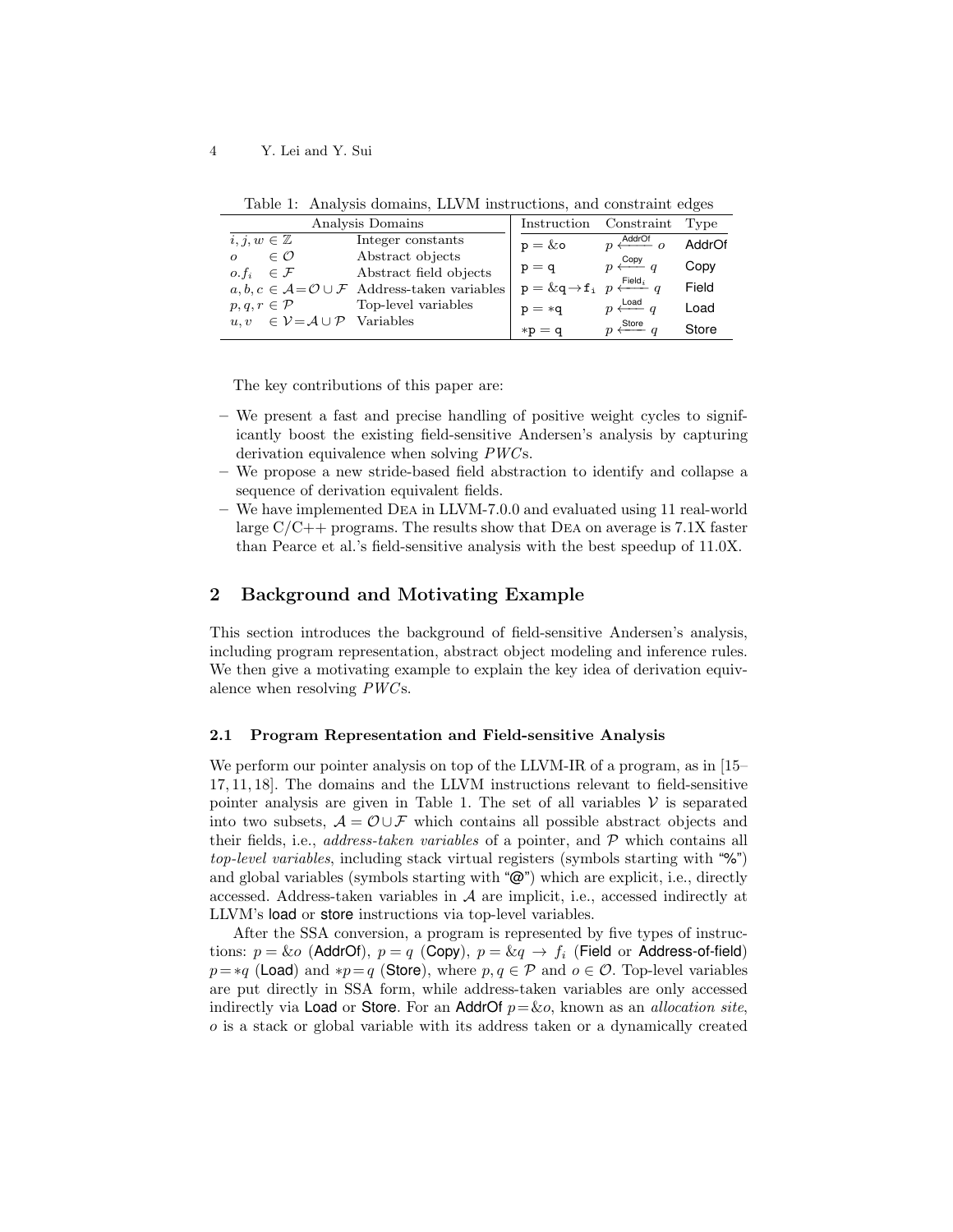| $p = \&a$<br>$a = \&b$ : | $p = \&a$<br>$t1 = \delta b;$<br>$\star p = t1$ ; | int x;<br>.      | struct A{<br>struct $B y$ ; |  |                   | struct B{<br>int $v0$ ;<br>int $v1$ ;<br>int $v2$ ; |  |  |
|--------------------------|---------------------------------------------------|------------------|-----------------------------|--|-------------------|-----------------------------------------------------|--|--|
| $q = \&c$                | $q = \&c$                                         | O.X              | $o.y.v0$ $o.y.v1$ $o.y.v2$  |  |                   |                                                     |  |  |
| $\star p = \star q;$     | $t2 = \star q;$<br>$*{\rm p} = {\rm t2}$ ;        | $o.f_o$          | $o.f_1$                     |  | $o.f_2$   $o.f_3$ | $\ddotsc$                                           |  |  |
| C code                   | LLVM IR                                           | $\mathbf{D}^*$ o |                             |  |                   |                                                     |  |  |

Fig. 2: C code fragment and its LLVM IR.



.

abstract heap object (e.g., via malloc()). Parameter passings and returns are treated as Copys.

Figure 2 shows a code fragment and its corresponding partial SSA form, where p, q, t1, t2  $\in \mathcal{P}$  and a, b, c  $\in \mathcal{A}$ . Note that a is indirectly accessed at a store  $\ast p = \mathtt{t1}$  by introducing a top-level pointer  $\mathtt{t1}$  in the partial SSA form. Complex statements such as  $\ast p = \ast q$  are decomposed into basic instructions by introducing a top-level pointer t2.

Our handling of field-sensitivity is ANSI-compliant [19]. For each struct allocation e.g.,  $p = \&\text{o}$ , a field-insensitive object  $\sigma$  is created to represent the entire struct object. The fields of a struct are distinguished by their unique indices [10, 11] with the fields of nested structs flattened as illustrated in Figure 3. A field object denoted by  $o.f_i$  is derived from  $o$  when analyzing Field  $q = \&p \rightarrow f_i$ (LLVM's getelementptr instruction), where  $f_i$  denotes the *i*-th field of *o* and *i* is a constant value. Following [10], the address of o is modeled by the address of its first field with index 0. All other fields are modeled using distinct subobjects. Two pointer dereferences are aliased if one refers to  $o$  and another refers to one of its fields e.g.,  $o.f_i$ , since it is the sub component of  $o$ . However, dereferences refer to distinct fields of  $o$  (e.g.,  $o.f_2$  and  $o.f_3$ ) which are distinguished and not aliased.

For a C pointer arithmetic (e.g.,  $q = p+j$ ), if p points to a struct object o, we conservatively assume that  $q$  can point to any field of this struct object, i.e., the entire object o. This is based on the assumption that the pointer arithmetic is not across the boundary of the object. Similar to previous practices for analyzing  $C/C++$ , the analysis can be unsound if a pointer arithmetic used to access an aggregate object is out of the boundary or arbitrary castings between a pointer and an integer. Arrays are treated monolithically, i.e., accessing any element of an array is treated as accessing the entire array object.

In Andersen's analysis [12], resolving the points-to sets  $pts(v)$  of a variable  $v$  is formalized as a set-constraint problem on top of the constraint graph  $G = \langle V, E \rangle$ , where each node  $v \in V$  represents a variable, and an edge  $e \in E$ between two nodes represents one of the five types of constraints (Table 1). Figure 4 gives the inference rules of field-sensitive analysis, which solves a dynamic transitive closure on  $G$  by propagating points-to information following the es-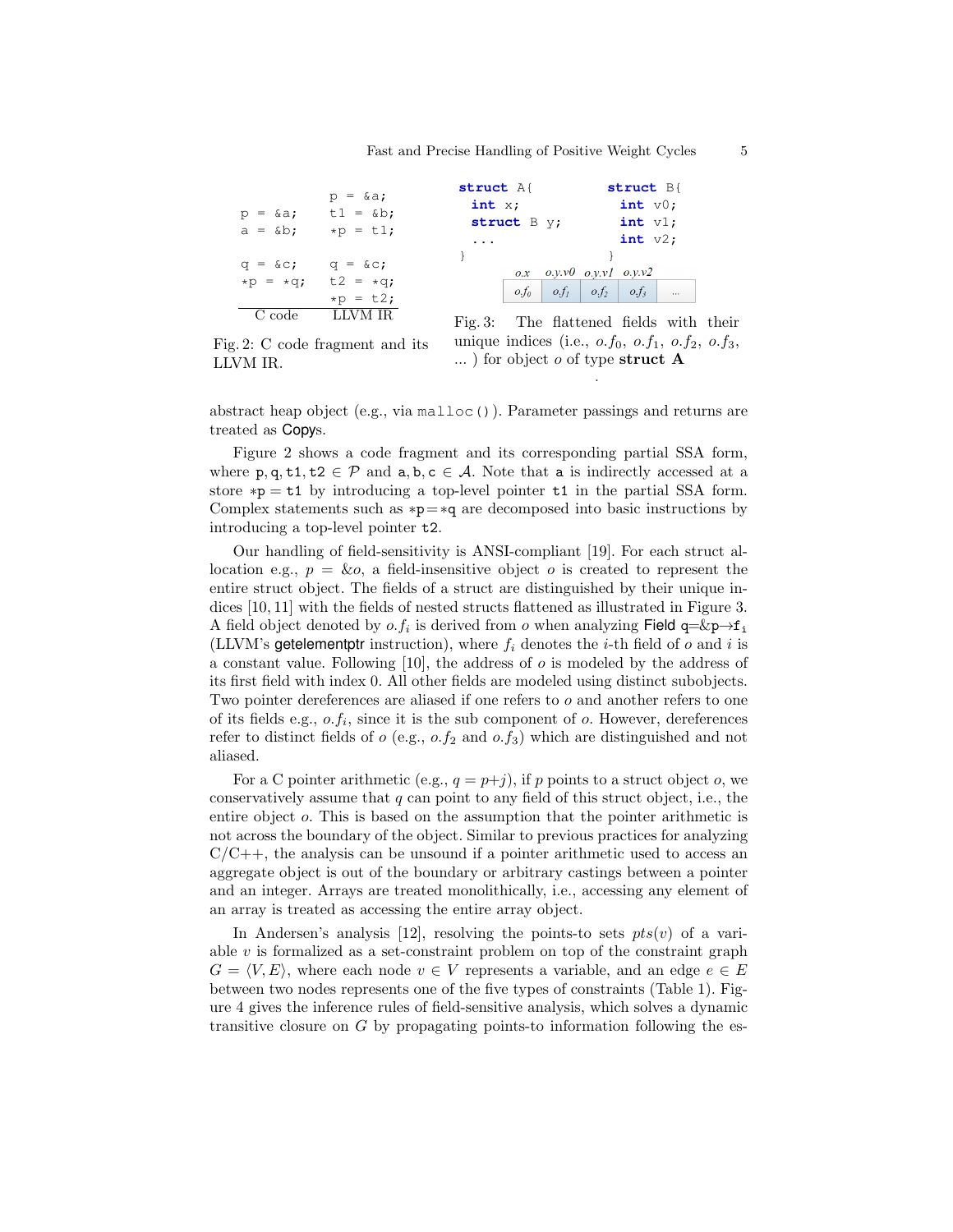6 Y. Lei and Y. Sui

[ADDROF] 
$$
\frac{p \stackrel{\text{Add of } o}{\leftarrow} \text{plot}(p)}{p \cdot \text{plot}(p)}
$$
 [COPY]  $\frac{v \stackrel{\text{Copy } u}{\leftarrow} \text{plot}(v)}{p \cdot \text{plot}(v)}$   
\n[FIELD-1]  $\frac{p \stackrel{\text{Field } i}{\leftarrow} q \quad o \in pts(q)}{o \cdot f_i \in pts(p)}$  [FIELD-2]  $\frac{p \stackrel{\text{Field } i}{\leftarrow} q \quad o \cdot f_j \in pts(q)}{o \cdot f_{i+j} \in pts(p)}$   
\n[STORE]  $\frac{p \stackrel{\text{Store } q}{\leftarrow} a \in pts(p)}{a \stackrel{\text{Copy } q}{\leftarrow} q}$  [LOAD]  $\frac{p \stackrel{\text{Load } q}{\leftarrow} a \in pts(q)}{p \stackrel{\text{Copy } a}{\leftarrow} q}$ 

Fig. 4: Inference rules of Pearce et al.'s field-sensitive Andersen's analysis

tablished Copy/Field edges and by adding new Copy edges until a fixed-point is reached [12].

## 2.2 A Motivating Example

Figure 5 gives an example to show the redundant derivations when solving a PWC on the constraint graph by PKH [10] (Pearce et al.'s field-sensitive analysis) based on its inference rules (Figure 4). We illustrate how our idea captures the derivation equivalence by using a stride-based representation to collapse fields which are always pointed to by all the pointers in this PWC . The example consists of five types of constant edges corresponding to the five types of instructions in Table 1 with one PWC involving nodes  $p_1$  and  $p_2$ . Pointer r initially points to  $o$  ([ADDROF]). The points-to set of  $p_2$  has the field  $o.f_1$  derived from the object  $o$  when resolving  $p_2 \stackrel{\mathsf{Field}_1}{\longleftarrow} r$  ([FIELD-1]). Since  $p_1 \stackrel{\mathsf{Field}_2}{\longleftarrow} p_2$  and  $p_2 \stackrel{\mathsf{Copy}}{\longleftarrow} p_1$ form a  $PWC$  with a positive weight  $+2$ , a sequence of field objects starting from  $o.f_3$  with a stride 2 are iteratively derived and added into  $p_1$ 's points-to set ([FIELD-2]) and then propagated back to  $p_2$  ([COPY]). These field objects are derivation equivalent because all the fields are always pointed to by both  $p_1$  and  $p_2$  in this PWC, incurring redundant derivations. Even worse, the edge  $p_1 \stackrel{\text{Store}}{\longleftarrow} q_1$ flowing into and the edge  $q_2 \stackrel{\text{Load}}{\longleftarrow} p_1$  going out of this  $PWC$  add redundant Copy edges (e.g.,  $o.f_3 \xleftarrow{Copy} q_1$  and  $q_2 \xleftarrow{Copy} o.f_3)$ ) based on [STORE] and [LOAD], causing redundant points-to propagation, as also illustrated in Figure 5(a).

To avoid redundant field derivations and unnecessary Copy edges when resolving Load and Store. Our idea is to merge derivation equivalent fields into a stride-based polynomial representation  $o.f_{i+ks}$ , where i is the starting field, s is the stride corresponding to the weight of the  $PWC$ , and  $k \in \mathbb{N}$ . Figure 5(b) illustrates the new representation  $o.f_{3+2k}$  for collapsing equivalent fields  ${o.f_3, o.f_5,...}$  in Figure 5(a). The new representation successfully reduces the number of points-to targets during points-to propagation and the number of Copy edges added into the constraint graph when solving Store/Load edges, while maintaining the same precision, i.e., the points-to sets of  $r, p_1, p_2$  (after expanding the fields based on the polynomial representation) are identical to those produced by Pkh.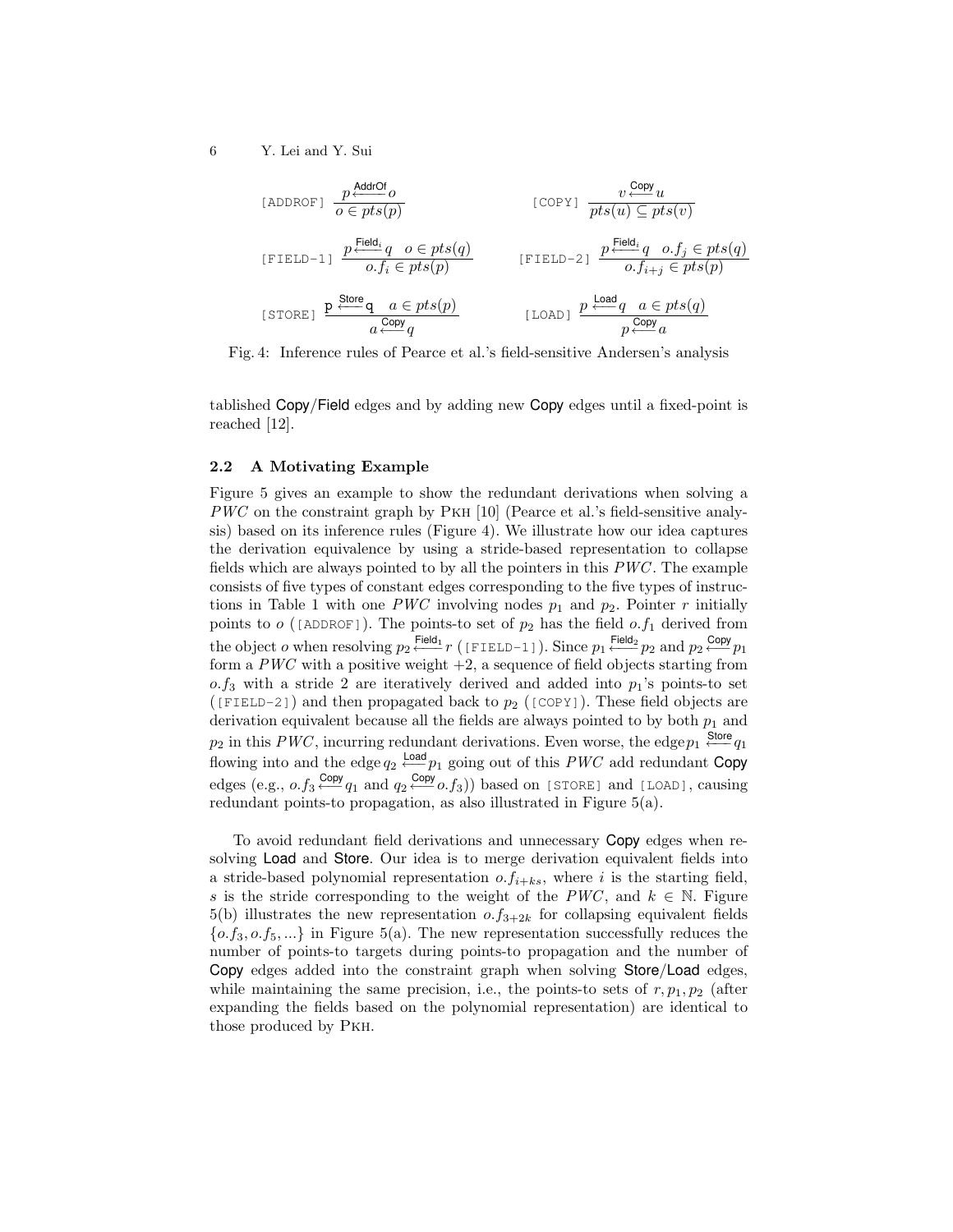

Fig. 5: A motivating example.

## 3 Our Approach

This section details our approach to handling of PWCs in field-sensitive pointer analysis, including the stride-based field abstraction to represent derivation equivalent fields and the inference rules based on the new field representation.

## 3.1 Stride-based Field Representation

Definition 1 (Stride-based Field Representation (SFR)). We use  $\sigma =$  $\langle o, i, S \rangle$  to denote a single object or a sequence of fields in Pearce et al.'s modeling starting from *i*-th field following the strides in S. The field expansion of  $\langle o, i, S \rangle$ is as follows:

$$
FX(\langle o, i, S \rangle) = \begin{cases} \{o\} & \text{if } S = \emptyset \land i = 0 \\ \{o.f_j \Big| j = i + \sum_{n=1}^{|S|} k_n s_n, \ j \leq \max, k_n \in \mathbb{N}, s_n \in S \} & \text{otherwise} \end{cases}
$$

where  $max$  denotes the maximum number of fields of object  $o$  and  $s_n$  is the  $n$ -th element of the stride set  $S$  which models precisely field derivations when a Field edge resides in one or multiple PWCs. We use  $\langle o, 0, \emptyset \rangle$  to represent the entire object *o* and its single field *o.f<sub>i</sub>* is denoted by  $\langle o, i, \{0\} \rangle$ . SFR unifies the notations of an object and its fields. The expansion of an SFR fully represents the objects and fields in Pearce et al.'s modeling, while it reduces the number of points-to targets during constraint solving. Two Sfrs can be disjointed or overlapping (Definition 2).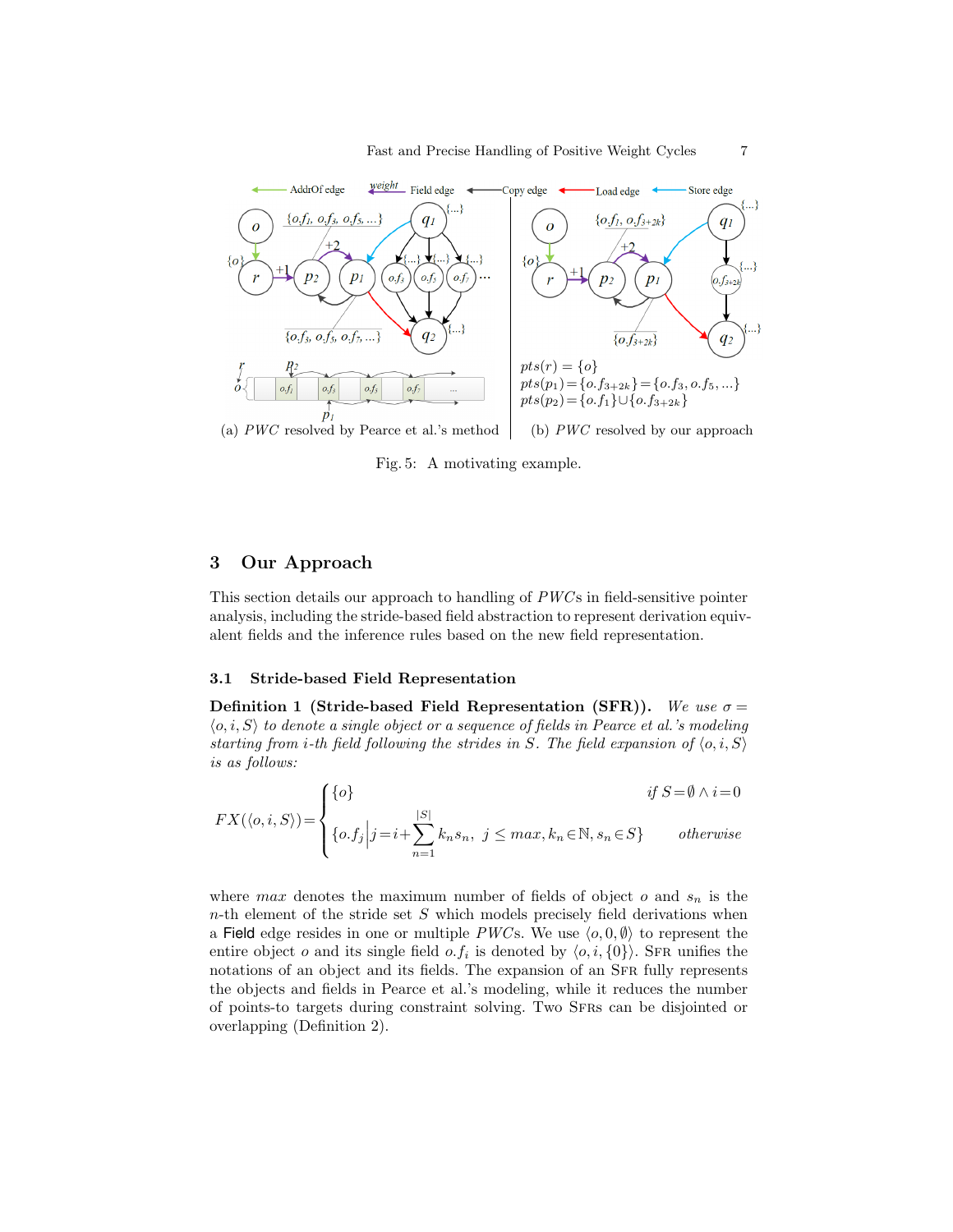$$
[E-\text{ADDROF}] \quad \frac{p \stackrel{\text{AddOf}}{\longleftarrow} o \quad \sigma = \langle o, 0, \emptyset \rangle}{\sigma \in pts(p)} \quad [E-\text{COPY}] \quad \frac{v \stackrel{\text{Copy}}{\longleftarrow} u}{\text{pts}(u) \subseteq \text{pts}(v)}
$$
\n
$$
[E-\text{FIELD}] \quad \frac{p \stackrel{\text{Field}}{\longleftarrow} q \quad \langle o, j, S \rangle \in \text{pts}(q) \quad S' = \text{Strides}(p \stackrel{\text{Field}}{\longleftarrow} q) \quad \sigma = \langle o, i+j, S \cup S' \rangle}{\text{max} \quad \sigma \in \text{pts}(p) : \sigma \sqsubseteq \sigma' \Rightarrow \sigma \in \text{pts}(p)}
$$
\n
$$
[E-\text{STORE}] \quad \frac{p \stackrel{\text{Store}}{\longleftarrow} q \quad \sigma \in \text{pts}(p)}{\sigma \stackrel{\text{Copy}}{\longleftarrow} q} \quad [E-\text{LOAD}] \quad \frac{p \stackrel{\text{Load}}{\longleftarrow} q \quad \sigma \in \text{pts}(q)}{\text{Var}': \sigma \sqcap \sigma' \neq \emptyset \Rightarrow p \stackrel{\text{Copy}}{\longleftarrow} \sigma'}
$$
\n
$$
\text{Strides}(e) = \begin{cases} \{0\} & \text{if edge } e \text{ is not in any } PWC \\ \{W_C \mid \forall C \subseteq E : e \in C\} & \text{otherwise} \end{cases} \quad \text{(Definition 4)}
$$

Fig. 6: Inference rules of our approach

Definition 2 (Overlapping and disjointed SFRs). Two SFRs are overlapping, denoted as  $\sigma \sqcap \sigma' \neq \emptyset$  if  $\sigma = \sigma'$  or two different SFRs derived from the same object o have at least one common field, i.e.,  $FX(\langle o, i, S \rangle) \cap FX(\langle o, i', S' \rangle) \neq \emptyset$ . A special case is the subset relation between two overlapping Sfrs, denoted as  $\sigma \sqsubseteq \sigma'$ , i.e.,  $FX(\langle o, i, S \rangle) \subseteq FX(\langle o, i', S' \rangle)$ . We say that two SFRs are disjointed if  $\sigma \sqcap \sigma' = \emptyset$ .

Example 1 (Field expansion). The expanded fields of  $\langle 0, 1, {2} \rangle$  are  $FX(\sigma) =$  $\{o.f_1, o.f_3, o.f_5...\}$ . Likewise, the fields represented by  $\langle o, 1, {5, 6}\rangle$  are  $FX(\sigma)$ =  $\{o.f_i \mid j = 1 + 5k_1 + 6k_2, k_1, k_2 \in \mathbb{N}\} = \{o.f_1, o.f_6, o.f_7, o.f_{11}, o.f_{12}, \ldots\}.$ 

## 3.2 Inference Rules

Figure 6 gives the inference rules of our field-sensitive points-to analysis based on the stride-based field representation for resolving the five types of constraints. Object and field nodes on the constraint graph are now represented by the unified SFRs. Rule [E-ADDROF] initializes the points-to set of  $p$  with object  $o$ represented by  $\langle o, 0, \emptyset \rangle$  (Definition 1) for each  $p \frac{\text{Add of}}{\text{codim}} o$ . Similar to [COPY] in Figure 4,  $[E-COPY]$  simply propagates the points-to set of u to that of v when analyzing  $v \stackrel{\text{Copy}}{\longleftarrow} u$ .

**Definition 3 (Path and cycle).** A path  $u \stackrel{*}{\Leftarrow} v$  on the constraint graph  $G =$  $\langle V, E \rangle$  is a sequence of edges leading from v to u. A path  $v \stackrel{*}{\Leftarrow} v$  is called a closed path. A closed path  $v \stackrel{*}{\Leftarrow} v$  is a **cycle** if all its edges are distinct and the only node to occur twice in this path is v.

**Definition 4 (Weight of a PWC).** A PWC, denoted as  $C$ , is a cycle containing only *Copy* and *Field* edges and at least one edge is a *Field* with a positive weight. The weight of C is  $W_c = \sum_{e \in C} wt_e$ , where e is a **Field** or **Copy** and  $wt_e$  is its weight (wt<sub>e</sub> is 0 if e is a  $\overrightarrow{Copy}$ ). The set of weights of all the PWCs containing e is  $\{W_c \mid \forall C \subseteq E : e \in C\}$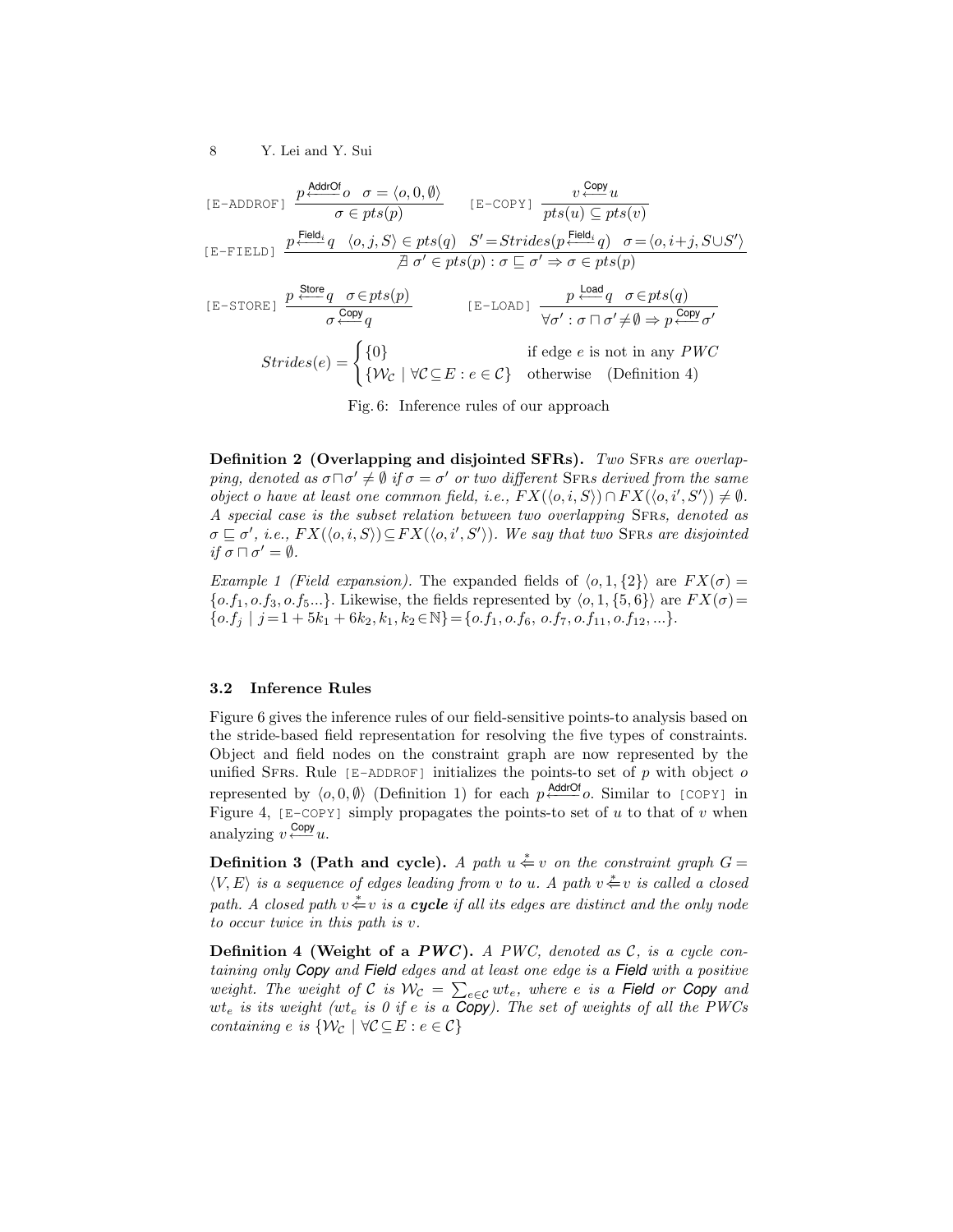

Fig. 7: Solving the FIELD edge  $p_2 \stackrel{\text{Field}_2}{\longleftarrow} p_1$  which involves in multiple  $PWCs$ 

Unlike rule [FIELD-1] and [FIELD-2] in Figure 4 which generate a single field object when analyzing  $p \stackrel{\text{Field}_i}{\longleftarrow} q$ , [E-FIELD] generates an SFR  $\sigma = \langle o, j + \rangle$  $w, S \cup S'$  representing a sequence of fields starting from  $(i+j)$ -th field following strides  $S \cup S'$ , where  $S' = \{0\}$  if  $p \stackrel{\text{Field}_i}{\longleftarrow} q$  is not involved in any  $PWC$ , otherwise  $S' = \{ \mathcal{W}_{\mathcal{C}} \mid \forall \mathcal{C} \subseteq E : (p \stackrel{\mathsf{Field}_i}{\longleftarrow} q) \in \mathcal{C} \},\$ a set of the weights of all the positive weight cycles with each C containing  $p \stackrel{\text{Field}_i}{\longleftarrow} q$  on the constraint graph (Definitions 3 and 4). If  $p \stackrel{\text{Field}_i}{\longleftarrow} q$  is involved in multiple  $PWCs$ ,  $\sigma$  is derived to collapse as many equivalent fields as possible by considering the set of weights  $S'$  of all the  $PWCs$ containing  $p \stackrel{\text{Field}_i}{\longleftarrow} q$ . The premise of [E-FIELD] ensures that  $\sigma$  represents the derivation equivalent fields such that the targets added to the points-to sets of all these fields are always identical when solving each cycle  $C$ . The conclusion of [E-FIELD] ensures early termination and avoids redundant derivations, since an SFR  $\sigma$  can only be generated and added to  $pts(p)$  if there no SFR  $\sigma'$  already exists in  $pts(p)$  such that  $\sigma'$  can represent  $\sigma$ , i.e.,  $\sigma \sqsubseteq \sigma'$  (Definition 2). Examples 2 and 3 give two scenarios in which a Field edge resides in single and multiple PWC<sub>s</sub>.

Example 2 ( $[E$ -FIELD] for a single PWC). Let us revisit our motivating example in Figure 5 to explain [E-FIELD]. The Field edge  $p_2 \stackrel{\text{Field}}{\longleftarrow} r$  is not involved in any PWC, therefore, [E-FIELD] generates an SFR  $\sigma = \langle 0, 1, \{0\} \rangle$  with  $S' = \{0\}$ , representing only field  $o.f_1$  and it then adds  $\sigma$  into  $pts(p_2)$ . Together with  $p_2 \stackrel{\text{Copy}}{\longleftarrow} p_1$ , the second Field edge  $p_1 \stackrel{\text{Field}}{\longleftarrow} p_2 \in \mathcal{C}$  forms a positive weight cycle C with its weight  $\mathcal{W}_{\mathcal{C}} = 2$ . A new SFR  $\sigma = \langle o, 1 + 2, \{0\} \cup \{2\} \rangle = \langle o, 3, \{0, 2\} \rangle$  is derived and added into  $pts(p_1)$  given  $\langle o, 1, \{0\}\rangle \in pts(p_2)$ . The SFR  $\langle o, 3, \{0, 2\}\rangle$ is then propagated back to  $p_2$ . In the second iteration for resolving  $p_1 \stackrel{\text{Field}_2}{\longleftarrow} p_2$ , the newly derived SFR  $\langle 0, 5, \{0, 2\} \rangle$  is discarded and not added into  $pts(p_1)$  since  $\langle 0, 5, \{0, 2\}\rangle$  can be represented by  $\langle 0, 3, \{0, 2\}\rangle$ , i.e., a subset relation  $\langle 0, 5, \{0, 2\}\rangle$  $\subseteq \langle 0, 3, \{0, 2\}\rangle$  (Definition 2) holds.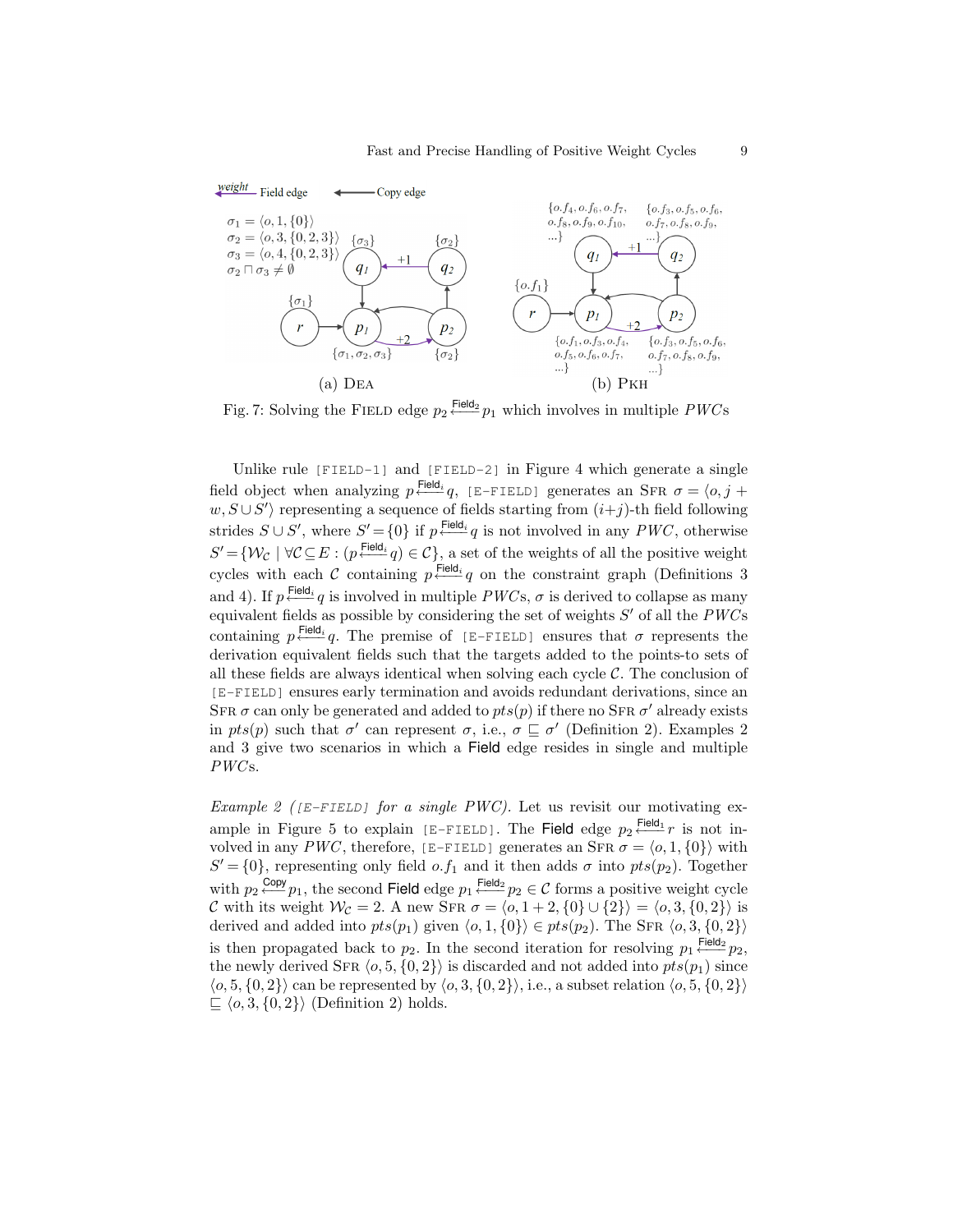*Example 3* ( $[E-FELD]$  for multiple PWCs). Figure 7 compares DEA with PKH to show that [E-FIELD] requires significantly fewer field derivations to resolve  $p_2 \stackrel{\text{Field}_2}{\longleftarrow} p_1$  when it is involved in two  $PWC$ s, i.e., cycle  $\mathcal{C}_1$  formed by  $p_1$  and  $p_2$ , and  $C_2$  formed by  $p_1$ ,  $p_2$ ,  $q_2$  and  $q_1$ . The weights of  $C_1$  and  $C_2$  are 2 and 3 respectively, therefore  $S' = \{2, 3\}$ . Initially,  $p_1$  points to  $\sigma_1 = \langle o, 1, \{0\} \rangle$ , which is propagated to  $p_1$  along  $p_1 \stackrel{Copy}{\longleftarrow} r$ . We first take a look at resolving  $C_1$ . A new SFR  $\sigma_2 = \langle o, 1+2, \{0\} \cup \{2, 3\}\rangle = \langle o, 3, \{0, 2, 3\}\rangle$  is derived and added to  $pts(p_2)$  when analyzing  $p_2 \stackrel{\text{Field}_2}{\longleftarrow} p_1$ , as shown in Figure 7(a).  $\sigma_2$  is then propagated back and added to  $pts(p_1)$  along  $p_1 \stackrel{\text{Copy}}{\longleftarrow} p_2$ . The second iteration for analyzing  $p_2 \stackrel{\text{Field}_2}{\longleftarrow} p_1$ avoids adding  $\langle 0, 5, \{0, 2, 3\}\rangle$  because it is a subset of  $\sigma_2$ , into  $pts(p_2)$ , resulting in early termination. Similarly, when resolving  $C_2$  which contains two Field edges, DEA generates  $\sigma_3 = \langle o, 3+1, \{0, 2, 3\}\rangle$  when analyzing  $q_1 \stackrel{\text{Field}}{\longleftarrow} q_2$  and then propagates  $\sigma_3$  to  $p_1$ . Given this new  $\sigma_3$  in  $pts(p_1)$ ,  $\langle 0, 4+1, \{0, 2, 3\} \rangle$  is derived when again analyzing  $p_2 \stackrel{\text{Field}_2}{\longleftarrow} p_1$  in  $\mathcal{C}_2$ . However,  $\langle o, 4+1, \{0, 2, 3\} \rangle$ , which is a subset of  $\sigma_2$ , is not added to  $pts(p_2)$ . Note that though  $\sigma_2$  and  $\sigma_3$  are overlapping due to the intersecting  $PWCs$ ,  $\sigma_2$  successfully captures the equivalent fields that are always pointed by  $p_1, p_2, q_2$  and  $\sigma_3$  captures the equivalent fields that are always pointed by  $p_1, q_1$ , avoiding redundant derivations. For each  $PWC$ , DEA generates only one SFR, requiring at most two iterations to converge the analysis. In contrast, Pkh performs redundant derivations until it reaches the maximum number of fields of this object, as also illustrated in Figure 7(b).

Let us move to rules [E-LOAD] and [E-STORE]. Unlike [STORE] and [LOAD] in Figure 4, our handling of Store and Load is asymmetric for both efficiency and precision-preserving purposes. For  $p \stackrel{\text{Store}}{\longleftarrow} q$ , [E-STORE] is similar to [STORE] by propagating  $pts(q)$  to  $pts(\sigma)$ , where  $\sigma$  is pointed to by p. For an SFR  $\sigma$ pointed to by q at  $p \stackrel{\text{load}}{\longleftarrow} q$ , [LOAD] propagates the points-to set of any  $\sigma'$  which overlaps with  $\sigma$  (Definition 2) to  $pts(p)$ . This is because a field  $o.f_i$  in PKH may belong to one or multiple SFRs. For example, in Figure 7,  $o.f_6$  belongs to  $\sigma_2$  and  $\sigma_3$  when resolving a Field edge which is involved in multiple cycles or in one PWC containing multiple Field edges. We use  $\mathcal{M}_{o.f_i}$  to denote a set of all SFRs containing  $o.f_i$ , i.e., any two SFRs in  $\mathcal{M}_{o.f_i}$  share common fields including at least  $o.f_i$ . According to Definition 1, any change to the point-to sets of  $\sigma \in \mathcal{M}_{o.f_i}$  also applies to those of  $o.f_i$  during our constraint resolution. If \*q at a **Load** refers to an SFR  $\sigma$ , it also refers  $\sigma' \in M_{o.f_i}$  that overlaps with  $\sigma$  for each field  $o.f_i \in FX(\sigma)$  (Definition 2). Therefore, [LOAD] maintains the correctness that  $pts(o.f_i)$  obtains the union of the points-to sets of all SFRs in  $\mathcal{M}_{o.f_i}$ . Since a points-to target in  $pts(\sigma)$  must be in the points-to set of every field in  $FX(\sigma)$ (i.e, for any  $\sigma \in \mathcal{M}_{o.f_i}$ ,  $pts(\sigma)$  is always a subset of  $pts(o.f_i)$ ), ensuring that no spurious points-to targets other than  $pts(o.f_i)$  will be propagated to p at the Load. Thus, our handling of  $PWC$ s is precision preserving, i.e., the points-to set of a variable after field expansion resolved by Dea is the same as that of Pkh.

Example 4 ( $[E-LOAD]$  and  $[E-STORE]$ ). Figure 8 illustrates the resolving of  $p \stackrel{\text{Store}}{\longleftarrow} q$  and  $r \stackrel{\text{Load}}{\longleftarrow} p$  with the initial points-to sets  $pts(p) = \{\sigma_1\}, \; pts(q) = \{\sigma_3\}$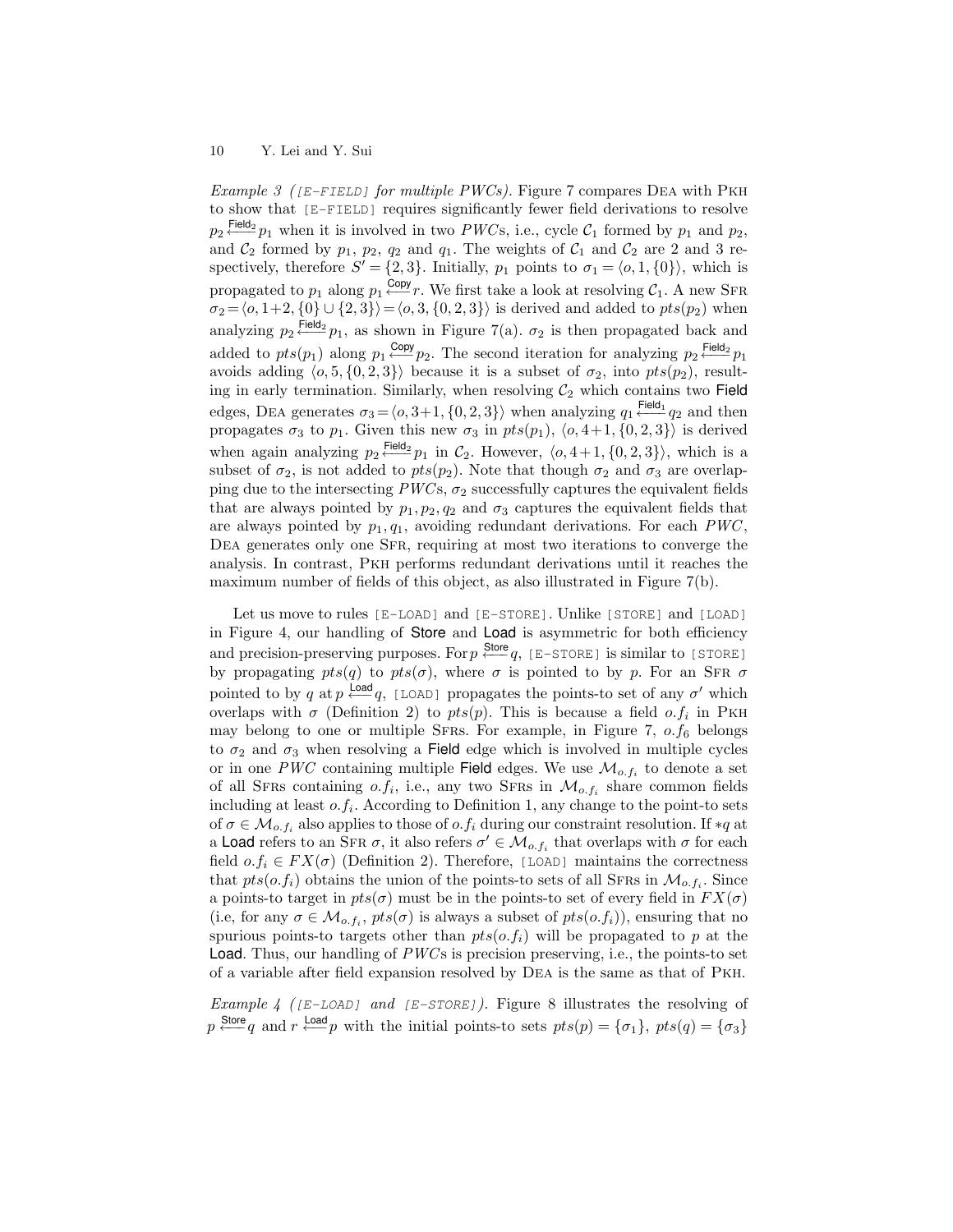

Fig. 8: Resolving Store  $p \stackrel{\text{Store}}{\longleftarrow} q$  and Load  $r \stackrel{\text{Local}}{\longleftarrow} p$  for overlapping SFRs

and  $pts(\sigma_2) = {\sigma_4}$ .  $\sigma_1$  and  $\sigma_2$  are both derived from object o with overlapping fields, e.g.,  $o.f_4$ , as highlighted in orange in Figure 8. When resolving  $p \stackrel{\text{Store}}{\longleftarrow} q$ , [E-STORE] adds a new **Copy** edge  $\sigma_1 \stackrel{\text{Copy}}{\longleftarrow} q$ , propagating  $\sigma_3 \in pts(q)$  to  $pts(\sigma_1)$ , but not  $pts(\sigma_2)$  though  $\sigma_1 \sqcap \sigma_2 \neq \emptyset$ . This avoids, for example, introducing the spurious target  $\sigma_3$  to the points-to set of  $o.f_2$  (in green), which only resides in  $\sigma_2$ but not in  $\sigma_1$ . In contrast, [E-LOAD] resolves  $r \stackrel{\text{load}}{\longleftarrow} p$  by adding two Copy edges  $r \frac{\text{Copy}}{\text{copy}} \sigma_1$  and  $r \frac{\text{Copy}}{\text{copy}} \sigma_2$ , as also depicted in Figure 8. Since  $\sigma_1 \sqcap \sigma_2 = \{o.f_4, ...\}$ and  $\sigma_1 \in pts(p)$ , if \*p at Load  $r = *p$  refers to an overlapping field e.g., o.f<sub>4</sub> shared by  $\sigma_1$  and  $\sigma_2$ , the points-to set of r is the union of  $pts(\sigma_1)$  and  $pts(\sigma_2)$ , i.e.,  $pts(r) = {\sigma_3, \sigma_4}$ , achieving the precise field-sensitive results.

## 3.3 An Algorithm

Our precision-preserving handling of  $PWCs$  (i.e., the inference rules in Figure 6) can be integrated into existing constraint solving algorithms for field-insensitive Andersen's analysis, e.g., the state-of-the-art cycle elimination approaches [13, 14, 5, 6]. This section gives an overall algorithm of our approach by instantiating our inference rules on top of wave propagation [6], a constraint solving strategy with better or comparable performance as HCD/LCD [5] for analyzing large size programs.

In Algorithm 1, all the AddrOf edges are processed only once to initialize the worklist  $W$  (lines 2-5), followed by a *while* loop for the main phase of constraint solving, which has three phases.

(1) SCC (strongly connected component) detection and weight calculation for  $PWC$  s (lines 7-9). We use Nuutilia et al.'s algorithm [20] to detect  $SCCs$ , which is an improvement over the original algorithm developed by Tarjan et al. [21]. The weight  $W_{\mathcal{C}}$  of each positive weight cycle  $\mathcal{C}$  is then calculated given the detected SCCs.

(2) Points-to propagation along Copy and Field edges (lines 10-24). We propagate points-to information along each **Copy** edge based on  $[E-COPY]$  (lines 12-15). New Sfrs are derived and added to the points-to sets of the destination node of each Field edge based on  $E-FIELD$ ] (lines 16-22). A variable v is pushed into a new worklist  $W_{ind}$  if there exists an incoming Store edge to v or an outgoing Load edge from  $v$  for later handling of Loads/Stores (lines 23-24)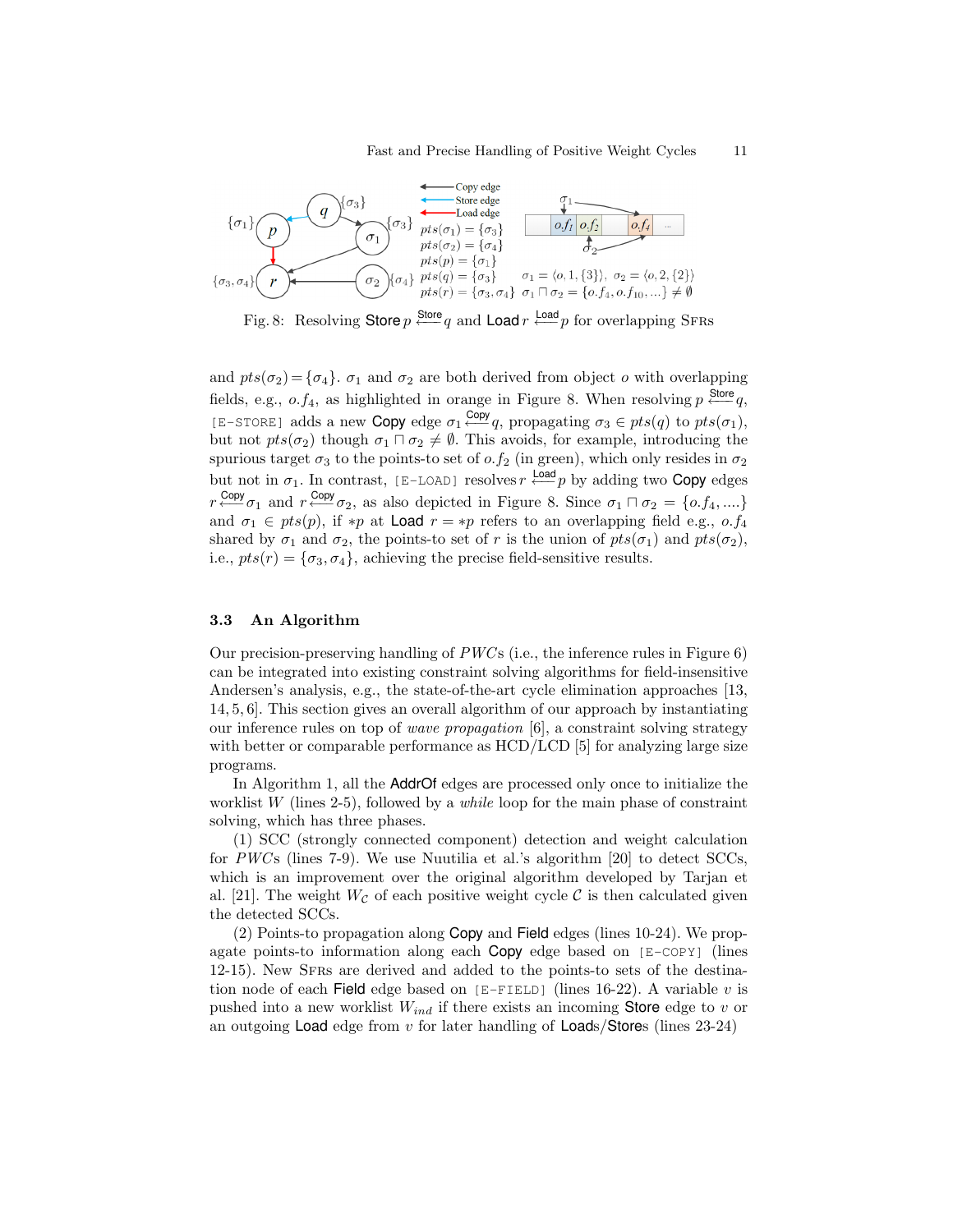Algorithm 1: An Algorithm

1 Function DEA  $(G = \langle V, E \rangle)$ 2 |  $W := \emptyset$ ;  $W_{ind} := \emptyset$ 3 for each  $e : v \xleftrightarrow{\mathsf{Addrof}} o \in E$  do 4 | |  $\langle o, 0, \emptyset \rangle \in pts(v)$  $\mathbf{5}$  |  $W.\text{push}(v)$  $\big\}$   $\triangleright$  [E-ADDROF] 6 while  $W \neq \emptyset$  do 7 | | Compute SCC on G using Nuutilia's algorithm [20] 8 | | Collapse nodes in one SCC that contains only COPY edges 9 | Calculate  $\mathcal{W}_{\mathcal{C}}$  for each cycle in SCCs 10 while  $W \neq \emptyset$  do 11 | |  $v := W$ .pop\_front() 12 for each  $u \stackrel{\text{Copy}}{\longleftarrow} v \in E$  do 13 | |  $pts(v) \subseteq pts(u)$ 14 | | | if  $pts(u)$  changed then 15  $\vert \vert \vert \vert \vert \vert \vert \vert \vert \vert \vert \overline{W}$ .push $(u)$  $\triangleright$ [E-COPY] 16 **for** each  $u \stackrel{\text{Field}_i}{\longleftarrow} v \in E$  do 17 | | |  $S$  $\mathcal{C}:=\operatorname{Strides}(u\stackrel{\mathsf{Field}_i}{\longleftarrow}v)$ 18 **for** each  $\langle o, j, S \rangle \in pts(v)$  do 19 | | | |  $\sigma := \langle o, i+j, S \cup S' \rangle$  $\begin{array}{|c|c|c|c|c|}\hline \text{20} & & \end{array} \begin{array}{|c|c|c|c|c|}\hline \text{ } & & \end{array} \text{ \quad if $\nexists \; \sigma' \in pts(u) : \sigma \sqsubseteq \sigma' $ $ then}$ 21 | | | | |  $\sigma \in pts(u)$ 22 | | | | |  $W.\text{push}(u)$  $\triangleright$  [E-FIELD] 23 **if**  $\exists v \stackrel{\text{Store}}{\longleftarrow} u \in E$  or  $\exists u \stackrel{\text{Load}}{\longleftarrow} v \in E$  then 24 | | | push v into  $W_{ind}$ 25 while  $W_{ind} \neq \emptyset$  do **26** | |  $q := W_{ind}$ .pop\_front() 27  $\vert \ \ \vert$  for each  $v \stackrel{\text{Store}}{\longleftarrow} u \in E$  do 28 **for** each  $\sigma \in pts(v)$  do 29  $\begin{array}{|c|c|c|c|}\n\hline\n\text{29} & \text{if } \sigma \xleftarrow{\text{Copy}} u \text{ then} \\
\hline\n\end{array}$ 30 E := E ∪ σ Copy ←−− u  $31 \mid \mid \mid \mid \mid \mid W.\text{push}(u)$  $\rhd$  [E-STORE] 32 for each  $u \stackrel{\text{load}}{\longleftarrow} v \in E$  do 33 **for each**  $\sigma' \in {\sigma' \sqcap \sigma \neq \emptyset | \sigma \in pts(v)}$  do  $\begin{array}{|c|c|c|c|c|}\hline \text{34} & & \end{array} \begin{array}{|c|c|c|c|c|}\hline \text{ } & & \end{array} \begin{array}{c} \text{if } u \stackrel{\mathsf{Copy}}{\longleftarrow} \sigma' \text{ then} \end{array}$ 35 E := E ∪ u Copy ←−− σ 0 36 | | | | |  $W.\text{push}(\sigma')$  $\rhd$  [E-LOAD] **37 for** each  $u \stackrel{\text{Copy}}{\longleftarrow} v$  added by UPDATECALLGRAPH do 38 | |  $W.\text{push}(v)$ 

(3) Processing Store and Load edges (lines 25-36). New Copy edges are added to  $G$ , and the source node of each newly added Copy edge is added to worklist  $W$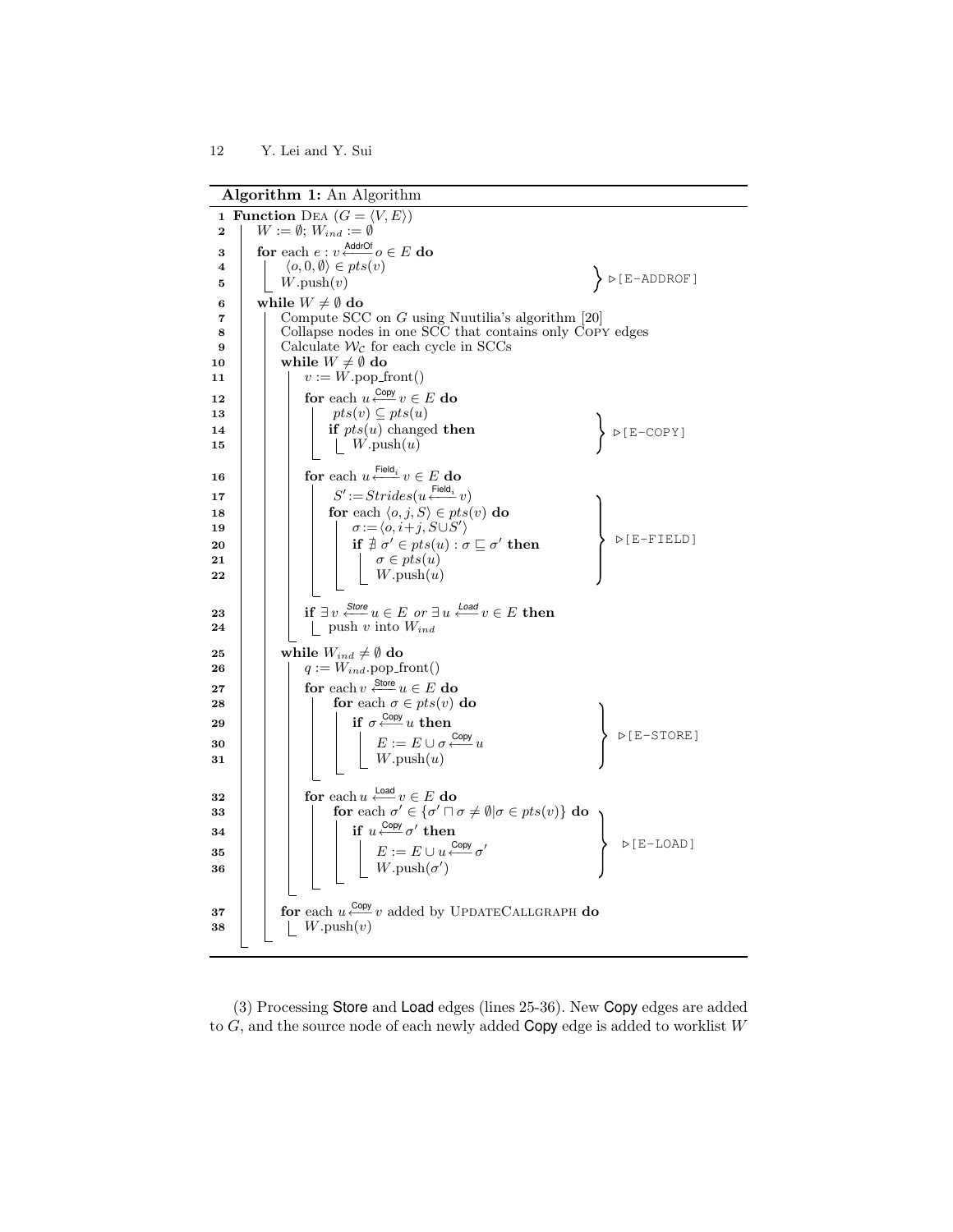|                        | munimum number or neads or the august struct in each program).<br>$LOC$ #Pointers MaxFields #Field #Copy #Store #Load #AddrOf |      |     |       |                     |                             |       |        |
|------------------------|-------------------------------------------------------------------------------------------------------------------------------|------|-----|-------|---------------------|-----------------------------|-------|--------|
|                        |                                                                                                                               |      |     |       |                     |                             |       |        |
| git-checkout           | 1253K                                                                                                                         | 624K | 302 | 93201 | 88406               | 41620                       | 60723 | 33380  |
| json-conversions       | 355K                                                                                                                          | 264K | 64  | 27685 | 36557               | 37960                       | 36872 | 43448  |
| json-ubjson            | 330K                                                                                                                          | 233K | 64  | 24064 | 35813               | 34577                       | 26288 | 34165  |
| llym-as-new            | 729K                                                                                                                          | 597K | 121 |       |                     | 307167 77944 287634 41960   |       | 17435  |
| llym-dwp               | 1796K                                                                                                                         | 897K | 632 |       |                     | 100877 101849 116205 142943 |       | 121541 |
| llym-objdump           | 728K                                                                                                                          | 353K | 121 | 61117 | 57743               | 56493                       | 40314 | 16767  |
| opency_perf_core 1014K |                                                                                                                               | 715K | 64  |       | 122744 192419 59599 |                             | 79466 | 24450  |
| opency_test_dnn        | 889K                                                                                                                          | 635K | 64  |       | 105550 174080 52304 |                             | 70332 | 22786  |
| python                 | 539K                                                                                                                          | 420K | 171 | 84779 | 74524               | 49215                       | 56434 | 18340  |
| redis-server           | 706K                                                                                                                          | 374K | 332 | 52178 | 60111               | 24542                       | 39205 | 13175  |
| Xalan                  | 2192K                                                                                                                         | 807K | 133 |       | 110184 181804 35940 |                             | 68812 | 53926  |

Table 2: Basic characteristics of the benchmarks (IR's lines of code, number of pointers, number of five types of instructions on the initial constraint graph, and maximum number of fields of the largest struct in each program).

for points-to propagation in the next iteration. Lines 37-38 update the callgraph by creating new Copy edges (e.g.,  $u \stackrel{Copy}{\longleftrightarrow} v$ ) for parameter/return passings when a new callee function is discovered at a callsite using the points-to results of function pointers obtained from this points-to resolution round. The source node  $v$  of the Copy edge is added to  $W$  to be processed in the next iteration until a fixed point is reached, i.e., no changes are made to the points-to set of any node.

Other field-sensitive analyses (e.g., Pkh [10]) can also be implemented under the same constraint solving algorithm by simply replacing the lines for handling the five types of constraints with the inference rules in Figure 4.

## 4 Experimental Evaluation

The objective of our evaluation is to show that our field-sensitive analysis is significantly faster than Pearce et al.'s analysis (Pkh) yet maintains the same precision in analyzing large size C/C++ programs.

## 4.1 Implementation and Experimental Setup

Our approach is implemented on top of LLVM-7.0.0 and its sub-project SVF [22, 18, 23]. A state-of-the-art constraint resolution algorithm, wave propagation [6] is used for cycle detection and computing dynamic transitive closures on top of the same constraint graph for both Pkh and Dea. Indirect calls via function pointers are resolved on-the-fly during points-to resolution. A C++ virtual call  $p \rightarrow foo()$ is translated into four low-level LLVM instructions for our pointer analysis. (1) a Load *vtptr*=∗p, obtaining virtual table pointer *vtptr* by dereferencing pointer p to the object, (2) a Field  $vfn = \& vtpr \rightarrow idx$ , obtaining the entry in the vtable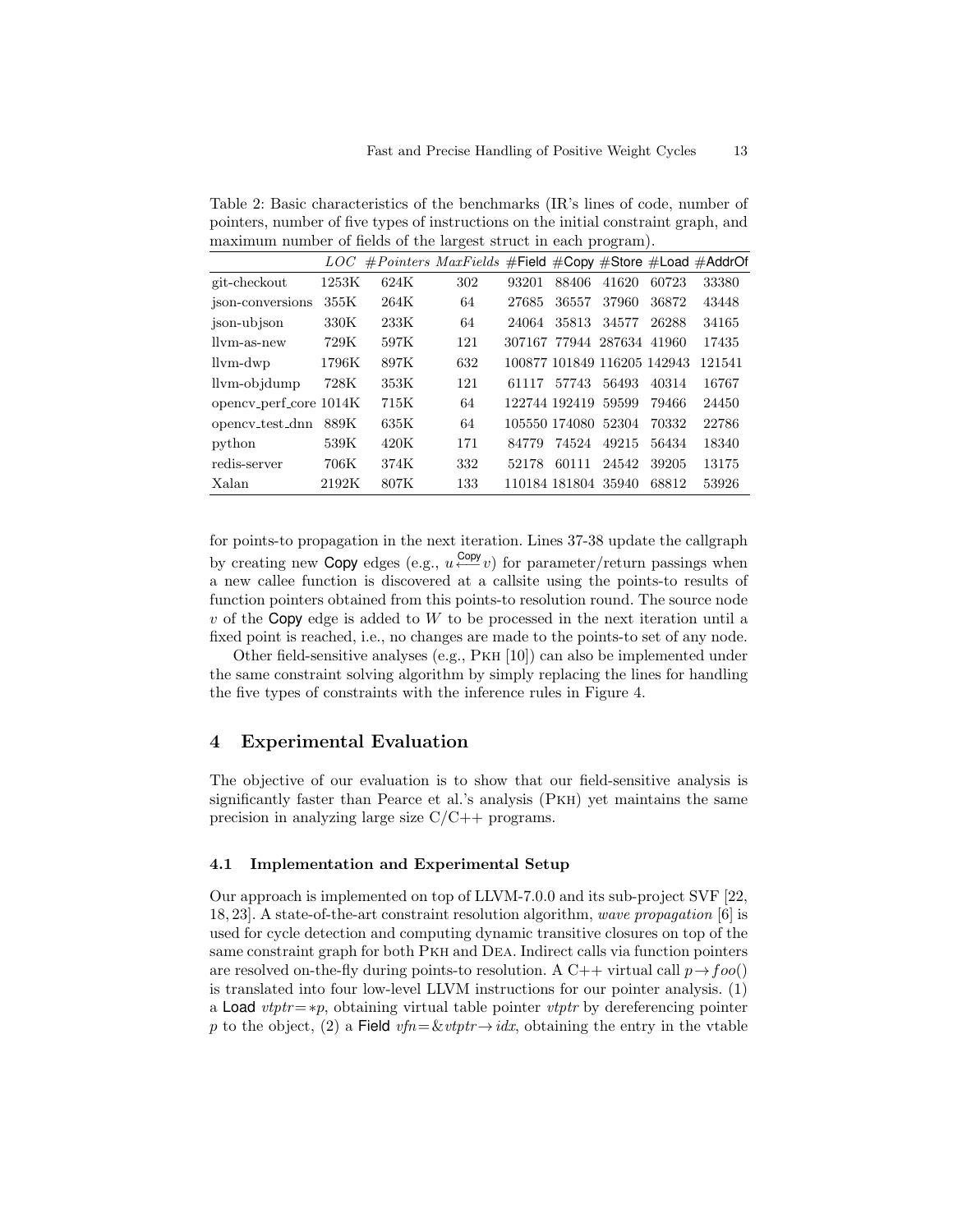at a designated offset *idx* for the target function, (3) a **Load**  $fp = *vfn$ , obtaining the address of the function, and (4) a function call  $fp(p)$ . Following [24, 25, 22], a white list is maintained to summarize all the side-effects of external calls (e.g., memcpy, xmalloc and  $Z$ nwm for  $C++$  new) [26].

To evaluate the effectiveness of our implementation, we chose 11 large-scale open-source  $C/C++$  projects downloaded from Github, including  $q$ it-checkout (a sub project of Git for version control), json-conversions and json-ubjson (two main Json libraries for modern  $C++$  environment, version 3.6.0),  $11 \text{vm}-as-new$ and  $11vm$ -dwp (tools in LLVM-7.0.0 compiler), opency-perf-core and opencytest dnn (two main libraries in OpenCV-3.4), python (version 3.4.2) and redis-server (a distributed database server, version 5.0). The source code of each program is compiled into bit code files Clang-7.0.0 [27] and then linked together using WLLVM [28] to produce whole program bc files.

Table 2 collects the basic characteristics about the 11 programs before the main pointer analysis phase. The statistics include the LLVM IR's lines of code (LOC) of a program, the number of pointers (#Pointers), the number of fields of the largest struct in the program, also known as the maximum number of fields using the upper bound for deriving fields of a heap object, and the number of each of the five types of constraint edges in the initial constraint graph. The reason that  $\#Field$  is not much smaller than  $\#Copy$  is twofold (1) Field refers to LLVM's getelementptr instruction, which is used to get the addresses of subelements of aggregates, including not only structs but also arrays and nested aggregates (Figure 3). (2) In low-level LLVM IR, a Copy only refers to an assignment between two virtual registers, such as casting or parameter passing (Section 2.1). An assignment " $p = q$ " in high-level  $C/C++$  is not translated into a Copy, but a Store/Load manipulated indirectly through registers on LLVM's partial SSA form.

All our experiments were conducted on a platform consisting of a 3.50GHz Intel Xeon Quad Core CPU with 128 GB memory, running Ubuntu Linux (kernel version 3.11.0).

## 4.2 Results and Analysis

Table 3 compares Dea with Pkh for each of the 11 programs evaluated in terms of the following three analysis results after constraint resolution, the total number of address-taken variables ( $#Addr TakenVar$ ), the total number of fields derived when resolving all Field edges  $(\#Field)$ , and the number of fields derived only when resolving Field edges involving  $PWC$  ( $#FieldByPWC$ ). Both Dea and Pkh use LLVM Sparse Bitvectors as the points-to set implementation. The peak memory usage by Dea is 7.33G observed in git-checkout. Dea produces identical points-to results as those by Pkh, confirming that Dea's precision is preserved

From the results produced by Pkh, we can see that the number of fields (Column 4 in Table 3) occupies a large proportion of the total address-taken variables (Column 2) in modern large-scale  $C/C++$  programs. On average, 72.5% of the address-taken variables are field objects. In programs git-checkout (written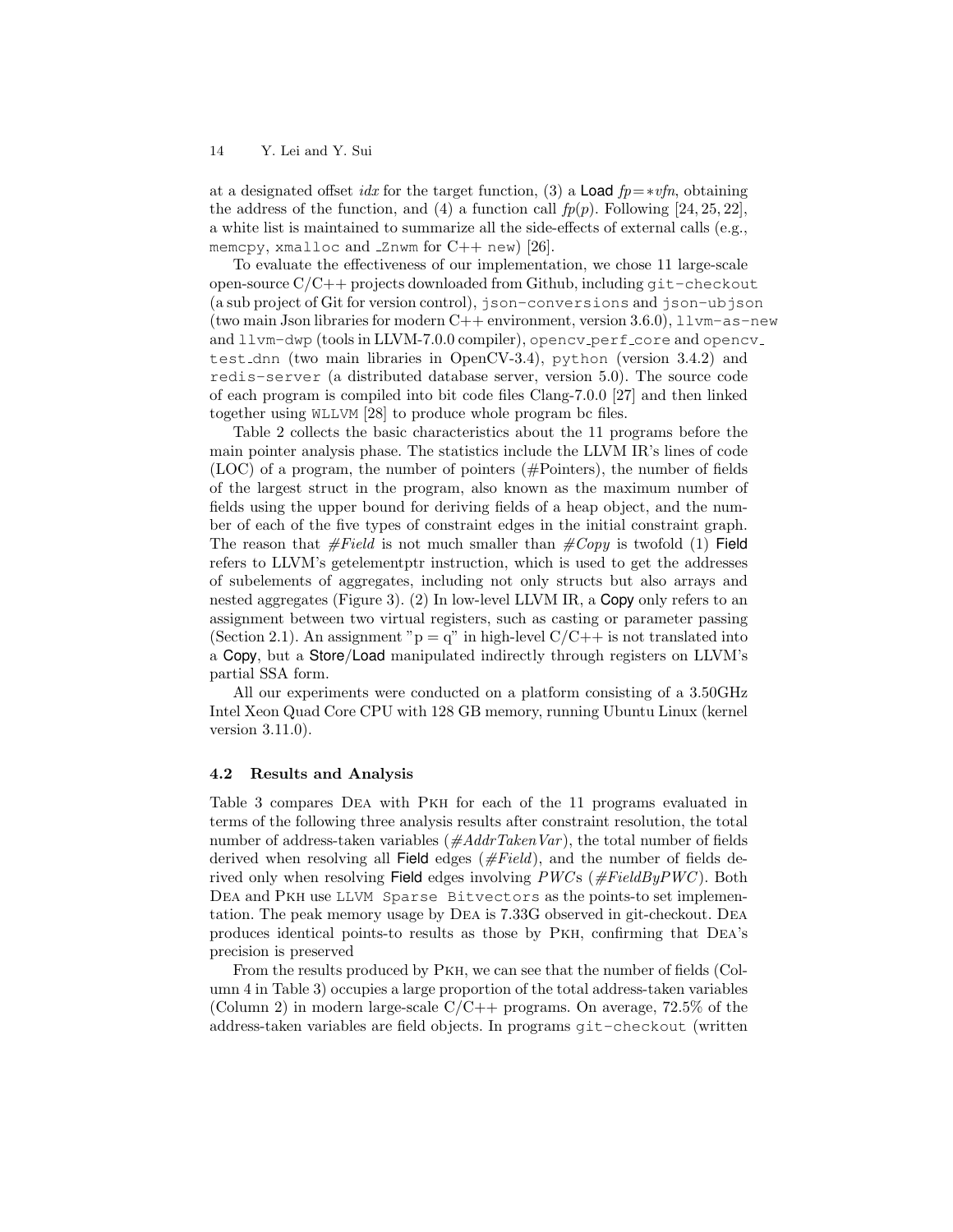Table 3: Comparing the results produced by Dea with those by Pkh, including the total number of address-taken variables, number of fields and the number of fields derived when resolving  $PWC_s$ , and the number of **Copy** edges connected to/from the field object nodes derived when resolving  $PWC$ s

|                          | $\#Addr$ TakenVar |       | #Field          |       | #FieldByPWC     |            |  |
|--------------------------|-------------------|-------|-----------------|-------|-----------------|------------|--|
|                          | P <sub>KH</sub>   | DEA   | P <sub>KH</sub> | DEA   | P <sub>KH</sub> | <b>DEA</b> |  |
| git-checkout             | 135576            | 73967 | 121574          | 59965 | 68045           | 6436       |  |
| json-conversions         | 62397             | 40993 | 40943           | 19539 | 22330           | 926        |  |
| json-ubjson              | 60721             | 34987 | 49211           | 23477 | 27000           | 1266       |  |
| llym-as-new              | 24427             | 16124 | 19304           | 11001 | 9770            | 1467       |  |
| llym-dwp                 | 145247            | 91945 | 109650          | 56348 | 62383           | 9081       |  |
| llym-objdump             | 16130             | 12007 | 11235           | 7112  | 5119            | 996        |  |
| opency_perf_core         | 60625             | 44061 | 40196           | 23632 | 18894           | 2330       |  |
| opency_test_dnn          | 53064             | 37957 | 35177           | 20070 | 17366           | 2259       |  |
| python                   | 30848             | 23713 | 21530           | 14395 | 9531            | 2396       |  |
| redis-server             | 13109             | 9581  | 8165            | 4637  | 4234            | 706        |  |
| Xalan                    | 90314             | 62859 | 61466           | 34011 | 32226           | 4771       |  |
| Max reduction            | 45.4%<br>32.4%    |       |                 | 52.3% |                 | 95.9%      |  |
| <i>Average reduction</i> |                   |       |                 | 44.4% |                 | 86.6%      |  |



of fields, i.e.,  $\frac{\#FieldByPWC}{\#Field} * 100$ 

in C) and json-ubjson (written in  $C++$ ) with heavy use of structs and classes, the percentages for both are higher than 80%. In 8 of the 11 programs, over 50% of the fields are derived from  $PWC$ s.

Columns 4-5 of Table 3 compare the total number of field objects produced by Pkh and Dea respectively. Columns 6-7 give more information about the number of fields derived only when resolving  $PWC$ s by PKH and DEA, we can see that these fields are significantly reduced by Dea with an average reduction rate of 86.6%, demonstrating that Dea successfully captured the derivation equivalence to collapse a majority of fields into SFRs when resolving  $PWCs$ .

Figure 9 further compares Dea with Pkh in terms of percentages of fields derived from resolving PWCs out of the total number of fields for the 11 pro-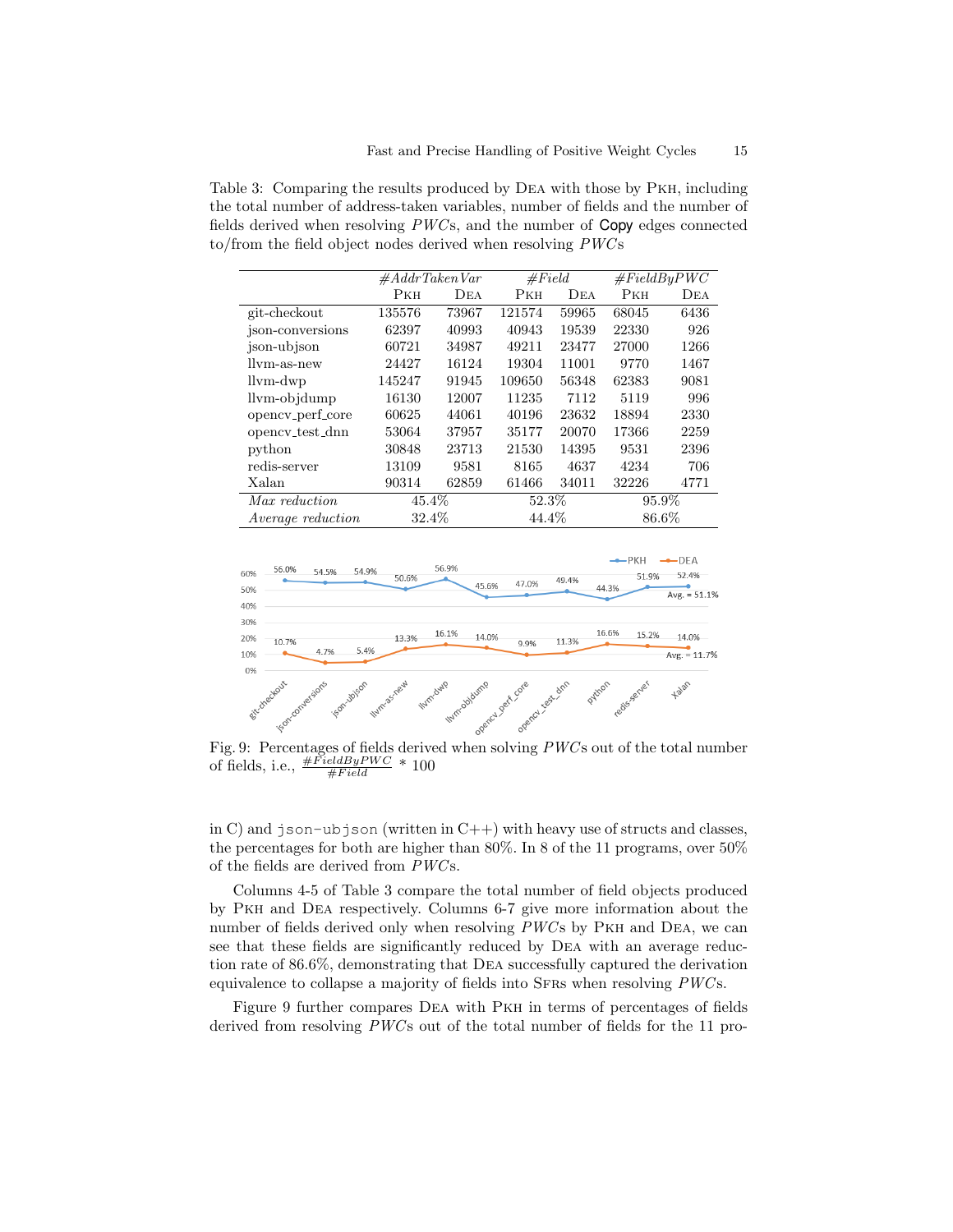Table 4: Constraint graph information  $(\text{Nmodel} nPWC)$  denotes the number of nodes involving  $PWCs$  by PKH;  $\#SFR$  denotes the number of stride-based field representatives, generated by DEA;  $\#CopyByPWC$ , denotes the number of Copy edges flowing into and going out of fields derived when solving  $PWC$ s;  $\text{\#CopyProcessed}$  denotes the number of processing times of Copy edges.)

|                  | $\#NodeInPWC$ | $\#SFR$ | $\#CopyByPWC$   |       |                 | $\#CopyProceeded$ |  |  |
|------------------|---------------|---------|-----------------|-------|-----------------|-------------------|--|--|
|                  | PKH           | DEA     | P <sub>KH</sub> | DEA   | P <sub>KH</sub> | DEA               |  |  |
| git-checkout     | 2840          | 2172    | 12372           | 2046  | 3868834         | 1128617           |  |  |
| json-conversions | 3631          | 1641    | 13490           | 2622  | 2253266         | 319960            |  |  |
| json-ubjson      | 4271          | 1753    | 4311            | 1037  | 5621768         | 575884            |  |  |
| llym-as-new      | 1752          | 2085    | 9739            | 2789  | 2513940         | 688238            |  |  |
| $llvm-dwp$       | 7263          | 1463    | 15062           | 2128  | 2802988         | 779424            |  |  |
| llym-objdump     | 1581          | 1761    | 7105            | 2013  | 2177990         | 647582            |  |  |
| opency_perf_core | 1373          | 2030    | 4948            | 1973  | 4800563         | 655095            |  |  |
| opency_test_dnn  | 1007          | 777     | 4008            | 1577  | 5095795         | 460127            |  |  |
| python           | 3817          | 1942    | 8530            | 3854  | 3495769         | 971376            |  |  |
| redis-server     | 2783          | 1405    | 3380            | 1408  | 1288753         | 390783            |  |  |
| Xalan            | 4874          | 2909    | 21935           | 7671  | 5143418         | 1554627           |  |  |
| Max reduction    |               |         |                 | 85.9% |                 | 91.0%             |  |  |
| Avg. reduction   |               |         |                 | 70.3% |                 | 77.3%             |  |  |

grams. The average percentage of 51.1% in Pkh (blue line) is reduced to only 11.7% (orange line) in Dea with a reduction of 39.4%.

In git-checkout, json-conversions and json-ubjson, Dea achieves over  $90\%$  reduction in solving  $PWC$  s because these programs have relatively large numbers of address-taken variables (Table 3) and relatively more nodes involving  $PWC$  s (Table 4). On average, over  $85\%$  of redundant field derivations involving  $PWC$  s are avoided with the maximum reduction rate of  $95.9\%$ in json-conversions, confirming the effectiveness of our field collapsing in handling  $PWC$ s.

Table 4 gives the constraint graph information after points-to resolution. Column 2 lists the number of nodes involving  $PWC$ s by PKH. For each SFR  $\sigma$  generated by DEA, Column 3 gives the numbers of SFRs generated by DEA. The average numbers of overlapping SFRs for the 11 programs evaluated are all below 1, which means that the majority of the Sfrs either represent a single object/field or represent a sequence of fields that do not overlap with one another.

Columns 4-5 give the numbers of Copy edges flowing into and going out of field nodes derived when resolving PWCs by PKH and DEA respectively. DEA on average reduces the Copy edges in Column 4 by 70.3% with a maximum reduction rate of 85.9% Columns 6-7 give the number of processing times of Copy edges during points-to propagation by the two approaches. Since the number of Copy edges is significantly reduced by Dea, the processing times of Copy edges are reduced accordingly with an average/maximum reduction rate of 77.3%/91.0%.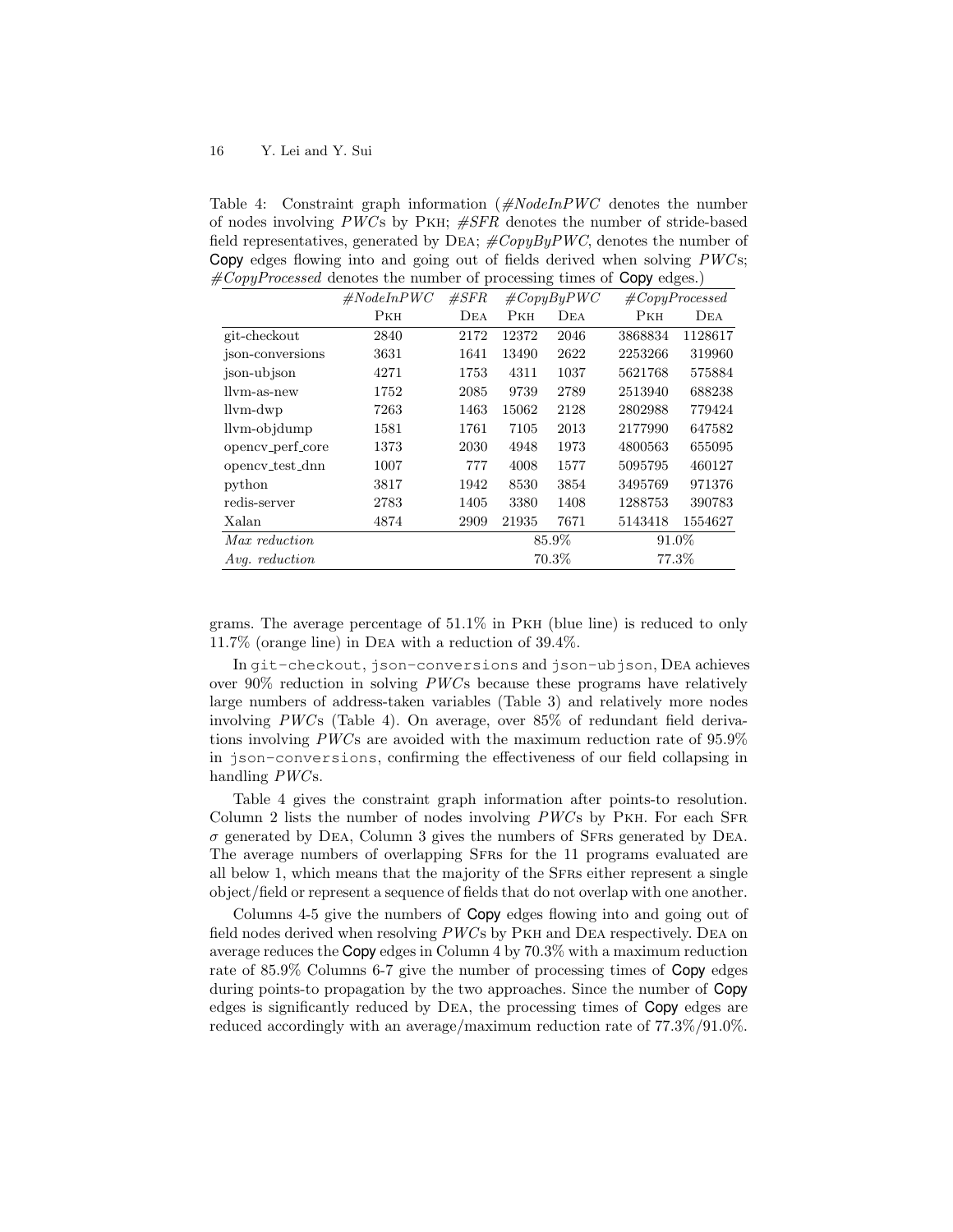Table 5: Total analysis times and the times of the three analysis stages, including  $CycleDec$  cycle detection (Lines 7-9 of Algorithm 1),  $PtsProp$ , propagating pointto information via Copy and Field edges (Lines 11-24), *ProcessLdSt*, adding new Copy edges when processing Loads/Stores (Lines 25-36)

|                  | CucleDec |            |                              | PtsProp       |                 | ProcessLdSt |                                                               | TotalTime  | speed |
|------------------|----------|------------|------------------------------|---------------|-----------------|-------------|---------------------------------------------------------------|------------|-------|
|                  | Ркн      | <b>DEA</b> | P <sub>KH</sub>              | DEA           | P <sub>KH</sub> | DEA         | P <sub>KH</sub>                                               | <b>DEA</b> | up    |
| git-checkout     |          |            |                              |               |                 |             | 3117.8 4600.0 138233.5 26668.1 3870.2 1472.5 145221.6 32740.6 |            | 4.4   |
| ison-conversions | 4436.2   | 561.6      | 12248.2                      | 939.2         | 17.6            | 11.5        | 16702.0                                                       | 1512.3     | 11.0  |
| json-ubjson      | 25.1     | 6.0        | 18635.2                      | 1817.3        | 52.4            | 23.2        | 18712.7                                                       | 1846.6     | 10.1  |
| llym-as-new      | 22.6     | 11.9       | 10920.4                      | 1728.9        | 541.9           | 221.2       | 11484.9                                                       | 1962.0     | 5.9   |
| $llvm-dwp$       |          |            |                              |               |                 |             | 3134.1 1457.7 120654.4 22177.2 1671.2 747.5 125459.8 24382.4  |            | 5.1   |
| llym-objdump     | 22.2     | 22.2       | 10617.3                      | 2158.4 254.8  |                 | 109.7       | 10894.4                                                       | 2290.2     | 4.8   |
| opency_perf_core | 338.5    | 299.3      | 30049.9                      | 3018.5 2125.5 |                 | 991.7       | 32513.9                                                       | 4309.5     | 7.5   |
| opency_test_dnn  | 67.0     | 64.2       | 3145.5                       | 248.8         | 366.1           | 122.2       | 3578.6                                                        | 435.2      | 8.2   |
| python           | 51.6     |            | 18.8 167556.9 22674.4        |               | 939.9           |             | 474.8 168548.3 23168.0                                        |            | 7.3   |
| redis-server     | 525.1    | 428.6      | 11088.3 1315.2               |               | 99.8            | 49.8        | 11713.2                                                       | 1793.5     | 6.5   |
| Xalan            | 412.3    |            | 118.1 146617.8 21729.4 352.5 |               |                 |             | 218.1 147382.7 22065.6                                        |            | 6.7   |
| Average speedup  |          |            |                              |               |                 |             |                                                               |            | 7.1   |



with that of Pkh (normalized with Pkh as the base).

Table 5 compares Dea with Pkh in terms of the overall analysis times and the times collected for each of the three analysis phases. The total pointer analysis time consists of three major parts, as also discussed in Algorithm 1, and comprises (1) cycle detection, (2) propagating point-to sets via Copy and Field edges, and (3) processing Stores and Loads by adding new Copy edges into the constraint graph. Overall, Dea has a best speed up of 11.0X (observed in json-conversions) with an average speed up of 7.1X among the 11 programs.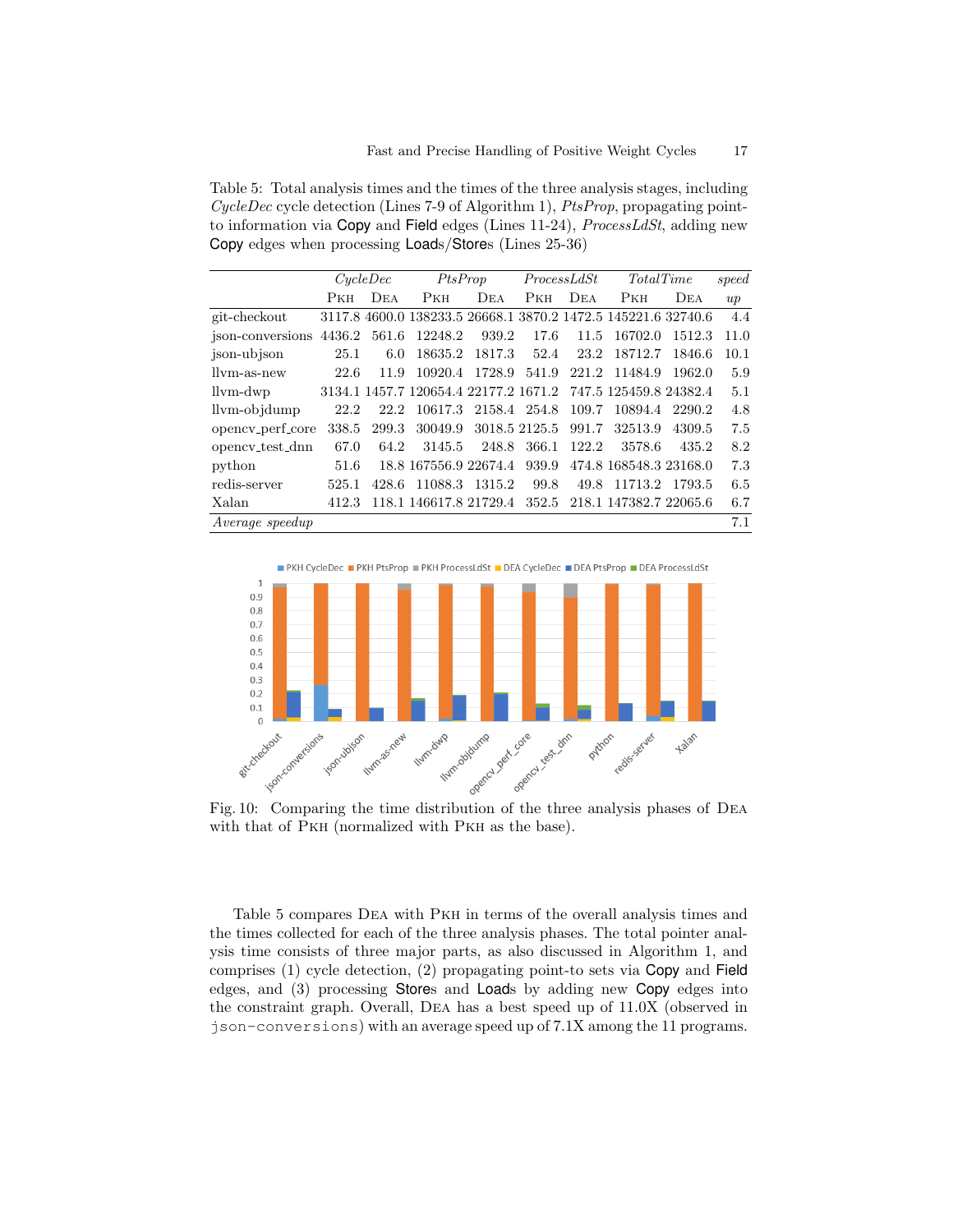Figure 10 gives the analysis time distributions of the three analysis phases in Table 5 for both Pkh and Dea, where the phases are highlighted in different colors. The time cost of  $PtsProp$  (Columns 4-5) occupies a large percentage in resolution time by Pkh. This is because PtsProp in field-sensitive pointer analysis needs to perform heavy set union operations for handling both Copy and Field edges. Worse,  $PWCs$  which need to be fully resolved by PKH incur a large number of redundant field derivations and unnecessary Copy edges until a pre-defined maximum number is reached, resulting in high analysis overhead in the PtsProp phase. In contrast, as depicted in Figure 10, the analysis overhead introduced by PtsProp is greatly reduced by Dea, though it occupies a noticeable portion of the total analysis time, showing that Dea effectively cuts down the overhead introduced by  $PWC_s$  (i.e., redundant points-to propagation, and unnecessary Copy edges connecting to/from derivation equivalent fields) to help constraint resolution converge more quickly.

# 5 Related Work

Andersen's inclusion-based analysis [12] is one of the most commonly used pointer analyses. Resolving points-to relations in Andersen's analysis is formalized as a set-constraint problem by computing a dynamic transitive closure on top of the constraint graph of a program. The majority of works on Andersen's analysis for  $C/C++$  programs are field-insensitive [29, 13, 1, 14, 5, 6]. Faehndrich et al. [29] introduced a partial online cycle elimination while processing complex constraints (e.g., Load/Store) and demonstrated that cycle detection is critical for scaling inclusion-based pointer analysis. Heintze and Tardieu [13] proposed a new field-based Andersen's analysis that can analyze large-scale programs with one million lines of code. Compared to field-sensitive analysis, field-based analysis imprecisely treats all instances of a field as one. For example,  $o_1$ , f and  $o_2$ , f are treated as one variable f, even if  $o_1$  and  $o_2$  are two different base objects allocated from different allocation sites.

To reduce the overhead of repeatedly finding cycles on the constraint graph during points-to resolution, Lazy Cycle Detection [5] triggers an SCC detection only when a visited Copy edge whose source and destination node have the same point-to information during points-to propagation. In addition to the online cycle elimination techniques, a number of preprocessing techniques, such asOffline Variable Substitution [30] and HVN [7], have also been proposed. The techniques explore pointer and location equivalence to reduce the size of the constraint graph for subsequent pointer analysis without losing any precision. Hybrid Cycle Detection [5] presented a hybrid cycle elimination algorithm by combing linear-time offline preprocessing with online cycle detection to further accelerate constraint resolution. Pereira et al. [6] proposed Wave Propagation by separating the constraint resolution of Andersen's analysis into three stages, i.e., collapsing of cycles, points-to propagation and insertion of new edges. The three phases are repeated until no more changes are detected in the constraint graph. The approach differentiates the existing (old) and new points-to information of a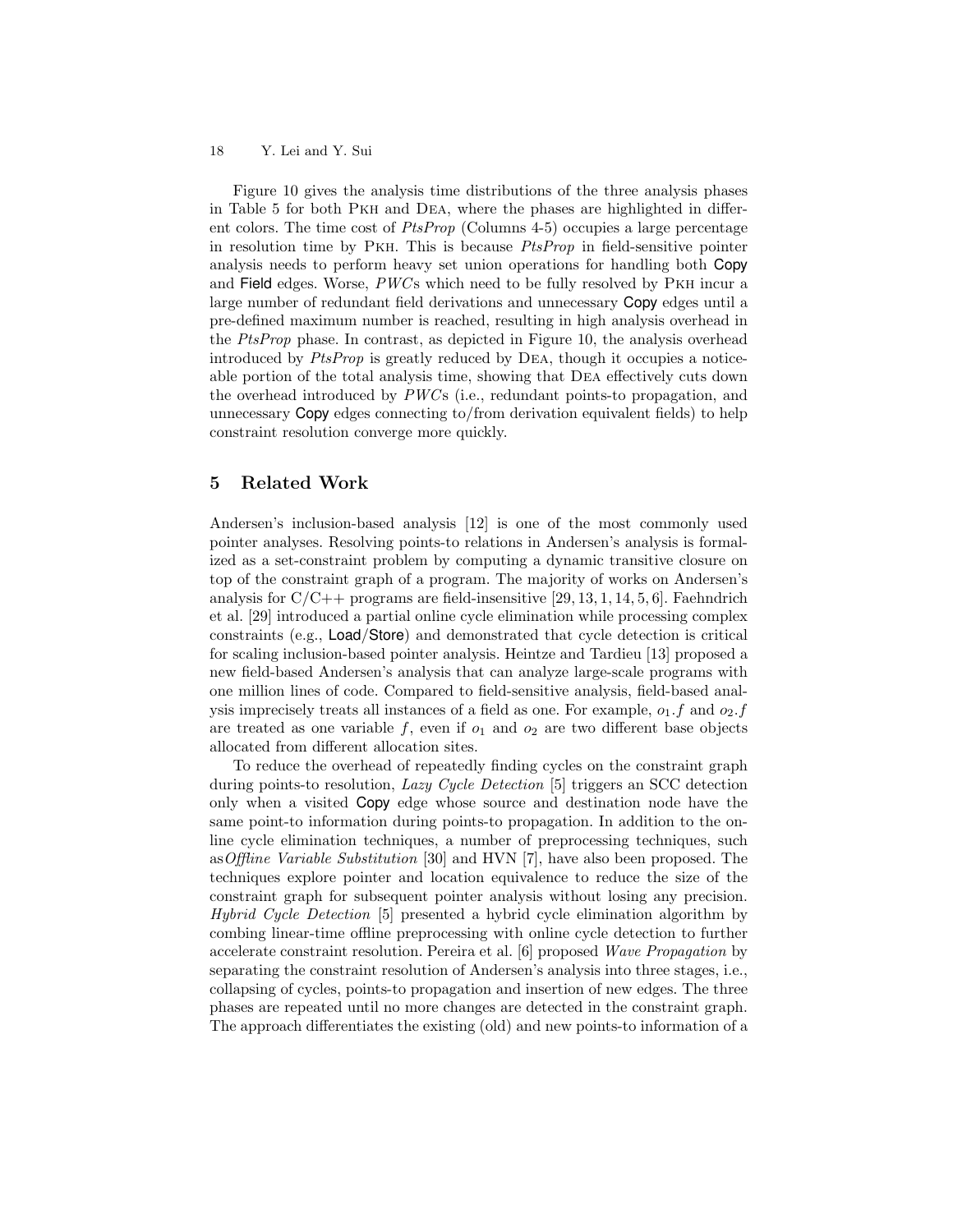pointer to reduce set union overhead on an acyclic constraint graph in topological order during points-to propagation.

Field-sensitive analysis distinguishes fields of a struct object improving its field-insensitive counterpart [31–34, 10, 11]. The challenges of field-sensitivity for  $C/C++$  is that the address of a field can be taken, stored to some pointer and later read at an arbitrary load. To tackle this challenge, Pearce et al. [10] proposes Pkh, a representative field-sensitive analysis by employing a field-indexbased abstraction modeling in which the fields of an object are distinguished using unique indices. The Andersen's constraint graph is extended by adding a new Field constraint to model address-of-field instructions for deriving fields during constraint resolution. Miné [34] presented a field- and array-sensitive analysis that translates field and array accesses to pointer arithmetic in the abstract interpretation framework. LPA [35] presented a loop-oriented pointer analysis for automatic SIMD vectorization. DSA [31] supports field-sensitivity using byte offsets object modeling, however, the approach is based on Steensgarrds unification-based analysis, using a coarser abstract object/points-to than Andersen's analysis.

cclyzer [11] presents a precision enhancement approach to Pearce's fieldsensitive analysis (Pkh) by lazily inferring the types of heap objects by leveraging the type casting information to filter out spurious field derivations. cclyzer improves the precision of Pkh in the presence of factory methods and heap allocation wrappers in a program, achieving the heap cloning results without explicit context-sensitivity, but at the expense of more analysis time since an order of magnitude more type-augmented objects are introduced into the analysis. Rather than sacrificing performance to enhance analysis precision, Dea maintains the same precision as Pkh, but significantly reduces its analysis overhead by fast and precise handling of positive weight cycles, a key challenge in fieldinsensitive pointer analysis. Our approach is also complementary to other cycle elimination resolution algorithms and fits well into existing constraint resolution frameworks for Andersen's analysis.

## 6 Conclusion

This paper presents a fast and precise handling of positive weight cycles to significantly boost the existing field-sensitive Andersen's analysis by capturing derivation equivalence. A new stride-based field abstraction is proposed to represent a sequence of derivation equivalent fields when resolving  $PWC$  s. DEA has been implemented in LLVM-7.0.0 and evaluated using 11 real-world large  $C/C++$ programs. The evaluation results show that Dea on average is 7.1X faster than Pearce et al.'s field-sensitive analysis with the best speedup of 11.0X.

# 7 Acknowledge

We would like to thank the anonymous reviewers for their helpful comments. This research is supported by Australian Research Grant DE170101081.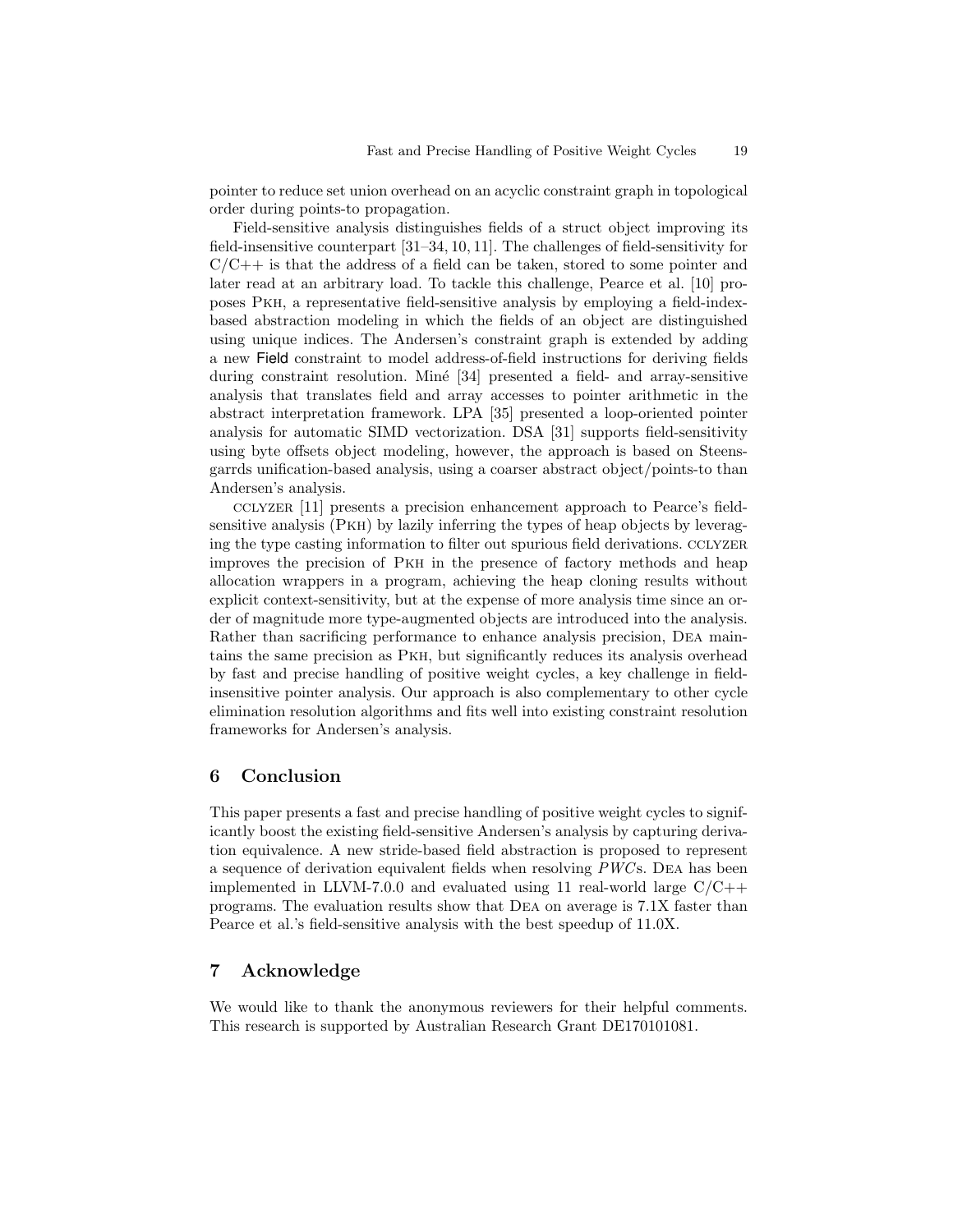## References

- 1. Marc Berndl, Ondrej Lhoták, Feng Qian, Laurie Hendren, and Navindra Umanee. Points-to analysis using bdds. In PLDI '03, volume 38, pages 103–114. ACM, 2003.
- 2. Atanas Rountev, Ana Milanova, and Barbara G Ryder. Points-to analysis for java using annotated constraints. In OOPSLA '01, volume 36, pages 43–55. ACM, 2001.
- 3. Ana Milanova, Atanas Rountev, and Barbara G Ryder. Parameterized object sensitivity for points-to and side-effect analyses for Java.  $TOSEM' 02, 27(4):1-11$ , 2002.
- 4. Martin Bravenboer and Yannis Smaragdakis. Strictly declarative specification of sophisticated points-to analyses. In OOPSLA '09, volume 44, pages 243–262. ACM, 2009.
- 5. Ben Hardekopf and Calvin Lin. The ant and the grasshopper: fast and accurate pointer analysis for millions of lines of code. In PLDI '07, volume 42, pages 290– 299. ACM, 2007.
- 6. Fernando Magno Quintao Pereira and Daniel Berlin. Wave propagation and deep propagation for pointer analysis. In CGO '09, pages 126–135. IEEE, 2009.
- 7. Ben Hardekopf and Calvin Lin. Exploiting pointer and location equivalence to optimize pointer analysis. In SAS '07, pages 265–280. Springer, 2007.
- 8. Sam Blackshear, Bor-Yuh Evan Chang, Sriram Sankaranarayanan, and Manu Sridharan. The flow-insensitive precision of Andersens analysis in practice. In SAS '11, pages 60–76. Springer, 2011.
- 9. Qirun Zhang, Xiao Xiao, Charles Zhang, Hao Yuan, and Zhendong Su. Efficient subcubic alias analysis for C. In OOPSLA '14, volume 49, pages 829–845. ACM, 2014.
- 10. David J Pearce, Paul HJ Kelly, and Chris Hankin. Efficient field-sensitive pointer analysis of C. TOPLAS, 30(1):4, 2007.
- 11. George Balatsouras and Yannis Smaragdakis. Structure-sensitive points-to analysis for C and C++. In SAS '16, pages 84–104. Springer, 2016.
- 12. Lars Ole Andersen. Program analysis and specialization for the C programming language. PhD thesis, University of Cophenhagen, 1994.
- 13. Nevin Heintze and Olivier Tardieu. Ultra-fast aliasing analysis using cla: A million lines of c code in a second. In PLDI '01, volume 36, pages 254–263. ACM, 2001.
- 14. David J Pearce, Paul HJ Kelly, and Chris Hankin. Online cycle detection and difference propagation for pointer analysis. In Proceedings Third IEEE International Workshop on Source Code Analysis and Manipulation, pages 3–12. IEEE, 2003.
- 15. Ondrej Lhoták and Kwok-Chiang Andrew Chung. Points-to analysis with efficient strong updates. In POPL '11, pages 3–16, 2011.
- 16. L. Li, C. Cifuentes, and N. Keynes. Boosting the performance of flow-sensitive points-to analysis using value flow. In FSE '11, pages 343–353, 2011.
- 17. Sen Ye, Yulei Sui, and Jingling Xue. Region-based selective flow-sensitive pointer analysis. In SAS '14, pages 319–336. 2014.
- 18. Yulei Sui and Jingling Xue. On-demand strong update analysis via value-flow refinement. In FSE '16, pages 460–473. ACM, 2016.
- 19. ISO90. ISO/IEC. international standard ISO/IEC 9899, programming languages - C. 1990.
- 20. Esko Nuutila and Eljas Soisalon-Soininen. On finding the strongly connected components in a directed graph. Information Processing Letters, 49(1):9–14, 1994.
- 21. Robert Tarjan. Depth-first search and linear graph algorithms. SIAM journal on computing, 1(2):146–160, 1972.